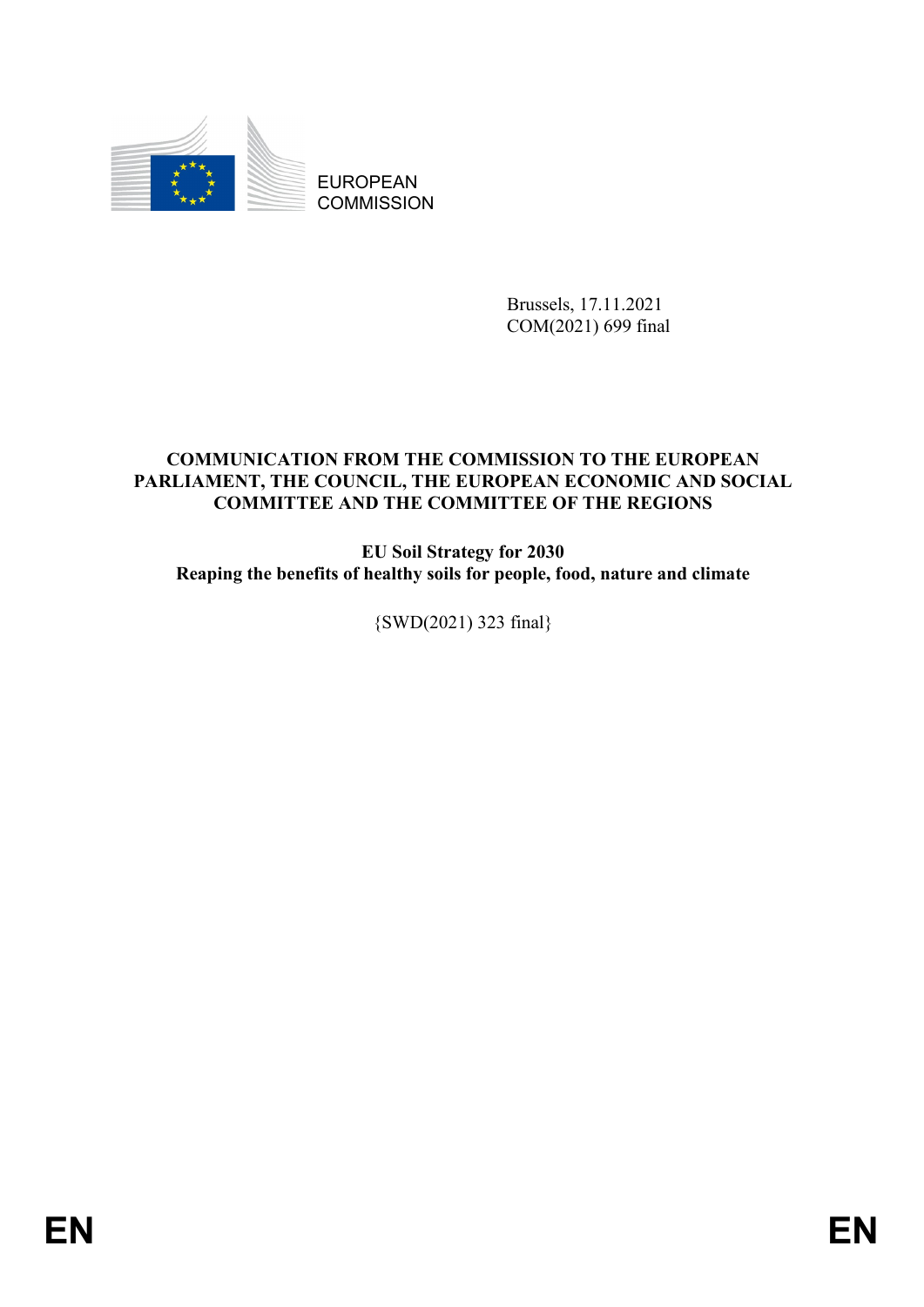### **1. INTRODUCTION**

Too few know that the thin layer that lies below our feet holds our future. Soil and the multitude of organisms that live in it provide us with food, biomass and fibres, raw materials, regulate the water, carbon and nutrient cycles and make life on land possible. It takes thousands of years to produce a few centimetres of this magic carpet.

Soil hosts more than 25% of all biodiversity on the planet<sup>[1](#page-1-0)</sup> and is the foundation of the food chains nourishing humanity and above ground biodiversity. This fragile layer will be expected to feed and filter drinking water fit for consumption to a global population of nearly 10 billion people by  $2050^2$  $2050^2$ .

Healthy soils are also the largest terrestrial carbon pool on the planet. This feature, coupled with their sponge-like function to absorb water and reduce the risk of flooding and drought, makes soil an indispensable ally for climate change mitigation and adaptation<sup>[3](#page-1-2)</sup>. Healthy soils therefore integrate part of the Union's climate, biodiversity and also long-term economic objectives.

The EU's rich soil patrimony features a myriad soil types (covering 24 of the world's 32 major soil groups), each with its own identity and specific characteristics<sup>[4](#page-1-3)</sup>. Such richness is an asset that needs to be protected and preserved for future generations. Yet, our soils are suffering. It has been estimated that about 60 to 70% of soils in the EU are not healthy<sup>[5](#page-1-4)</sup>. Land and soil continue to be subject to severe degradation processes<sup>[6](#page-1-5)</sup> such as erosion, compaction, organic matter decline, pollution, loss of biodiversity, salinisation and sealing. This damage is the result of unsustainable land use and management, overexploitation and emissions of pollutants. For example, every year, about 1 billion tonnes of soil are washed away by erosion in Europe<sup>[7](#page-1-6)</sup>. Between 2012 and 2018 more than 400 km<sup>2</sup> of land was taken per year in the EU on a net basis<sup>[8](#page-1-7)</sup>.

Cropland and grasslands in the EU provide EUR 76 billion worth of ecosystem services per year: less than one third come from crop production, the rest from other ecosystem services<sup>[9](#page-1-8)</sup>. However, while the benefits of healthy soils and the costs of soil degradation together with the depletion of its ecosystem services are shared by the public and the land users, the latter have most of the prerogative on its use and management. Furthermore, the value of the soil capital must be properly reflected in natural capital accounts so that our dependence on it becomes more visible. To avoid the risks and impacts that continued soil degradation has on the economy and people's wellbeing, soils deserve the utmost and urgent attention of governments, parliaments, public authorities at all levels as well economic operators, soil users, local communities and citizens<sup>[10](#page-1-9)</sup>.

Investing in prevention and restoration of soil degradation makes sound economic sense. As the EU's largest terrestrial ecosystem, healthy soils sustain many sectors of the economy while soil degradation is costing the EU several tens of billion euros per year<sup>11</sup>. Management

 $<sup>1</sup>$  FAO (2020), State of knowledge of soil biodiversity - Status, challenges and potentialities.</sup>

<span id="page-1-1"></span><span id="page-1-0"></span><sup>&</sup>lt;sup>2</sup> World Resources Institute (2019), Creating a sustainable food future.

<span id="page-1-2"></span><sup>&</sup>lt;sup>3</sup> European Commission (2021),  $\underline{FU}$  Strategy on Adaptation to Climate Change – Impact assessment

<span id="page-1-3"></span><sup>4</sup> European Commission (2005), Soil Atlas of Europe.

<span id="page-1-4"></span> $5$  European Commission (2020), Caring for soil is caring for life.

<span id="page-1-5"></span><sup>6</sup> EEA (2019), The European Environment: State and Outlook 2020.

<sup>7</sup> Panagos P. et al (2015), The new assessment of soil loss by water erosion in Europe.

<span id="page-1-6"></span><sup>8</sup> https://www.eea.europa.eu/data-and-maps/dashboards/land-take-statistics#tab-based-on-data

<span id="page-1-9"></span><span id="page-1-8"></span><span id="page-1-7"></span><sup>&</sup>lt;sup>9</sup> European Commission (2021), [Accounting for ecosystems and their services in the EU](https://ec.europa.eu/eurostat/documents/7870049/12943935/KS-FT-20-002-EN-N.pdf/de44610d-79e5-010a-5675-14fc4d8527d9?t=1624528835061) (INCA) <sup>10</sup> World Business Council for Sustainable Development (2018), The business case for investing in soil health.

<sup>&</sup>lt;sup>11</sup> Estimated at EUR 50 billion in the report of the Mission board for Soil health and food (2020), "Caring for soil is caring for life",

<span id="page-1-10"></span><https://op.europa.eu/en/publication-detail/-/publication/4ebd2586-fc85-11ea-b44f-01aa75ed71a1/>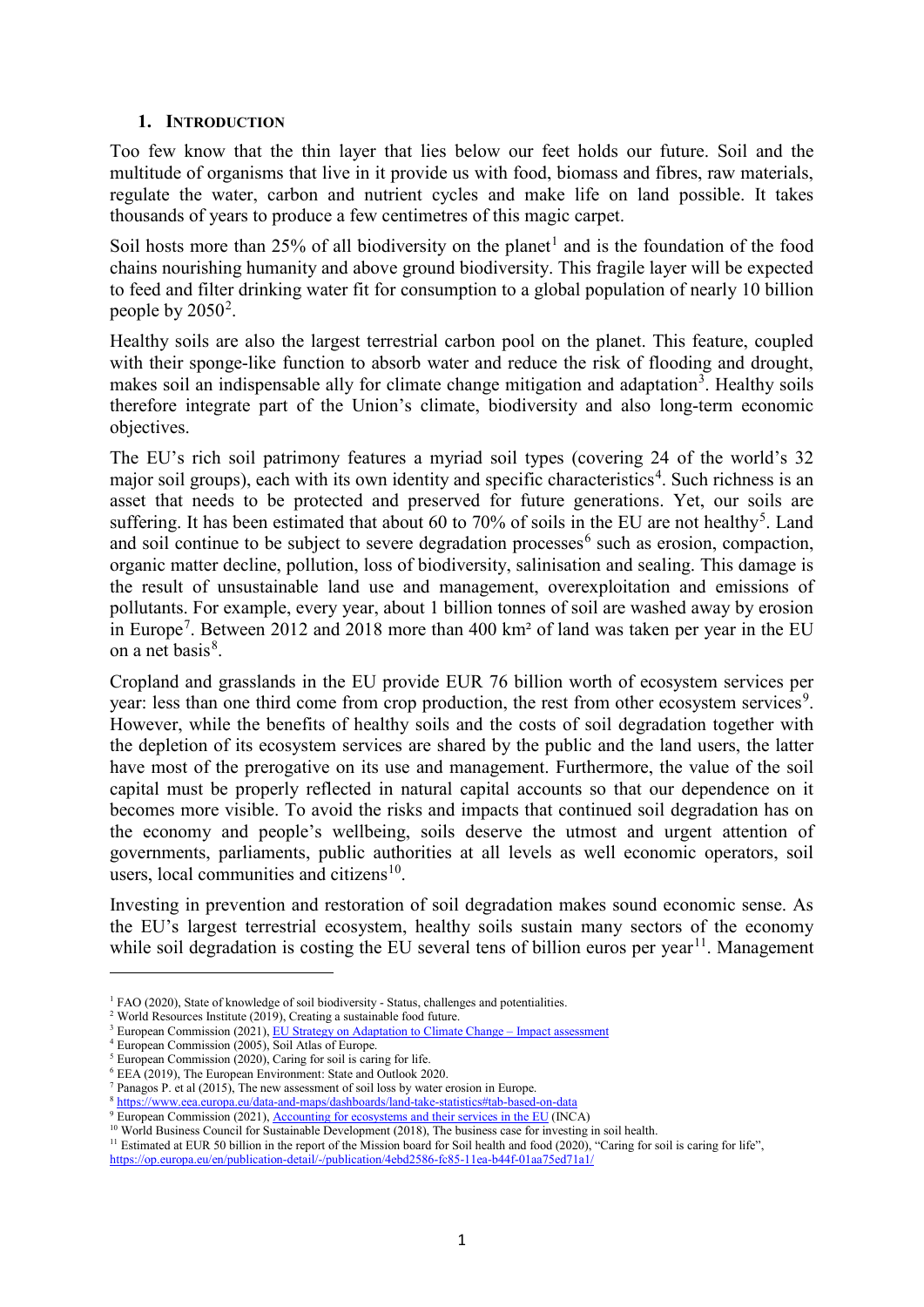practices that sustain and enhance soil health and biodiversity improve cost efficiency and limit the inputs (e.g. pesticides, fertilisers) needed to maintain yields. Halting and reversing current trends of soil degradation could generate up to EUR 1.2 trillion per year in economic benefits globally<sup>12</sup>. The cost of inaction on soil degradation, which outweighs the cost of action by a factor of 6 in Europe<sup>[13](#page-2-1)</sup>, goes beyond the economic calculation; it would not only lead to fertility loss comprising global food security, but also impact on the quality of products and their nutritional value.

To reap the benefits of healthy soils for people, food, nature and climate, the EU needs a renewed Soil Strategy that sets out a framework and concrete measures for protecting, restoring and sustainably using soils and that mobilises the necessary societal engagement and financial resources, shared knowledge, sustainable practices and monitoring to reach common objectives. The strategy is closely linked and works in synergy with the other EU policies stemming from the European Green Deal and will underpin our ambition for global action on soil at international level. This will only be achieved through a combination of new voluntary and legally binding measures, presented here below, developed in full respect of subsidiarity and building on existing national soil policies.



*Figure 1: links between the EU Soil Strategy and other EU initiatives*

# **2. VISION AND OBJECTIVES: ACHIEVING GOOD SOIL HEALTH BY 2050**

# The vision for soil

 $\overline{a}$ 

By 2050, all EU soil ecosystems are in healthy condition and are thus more resilient, which will require very decisive changes in this decade.

By then, protection, sustainable use and restoration of soil has become the norm. As a key solution, healthy soils contribute to address our big challenges of achieving climate neutrality and becoming resilient to climate change, developing a clean and circular (bio)economy, reversing biodiversity loss, safeguarding human health, halting

<span id="page-2-0"></span><sup>&</sup>lt;sup>12</sup> IPBES (2018), The assessment report on land degradation and restoration.

<span id="page-2-1"></span><sup>&</sup>lt;sup>13</sup> Nkonya et al. (2016), Economics of Land Degradation and Improvement - A Global Assessment for Sustainable Development.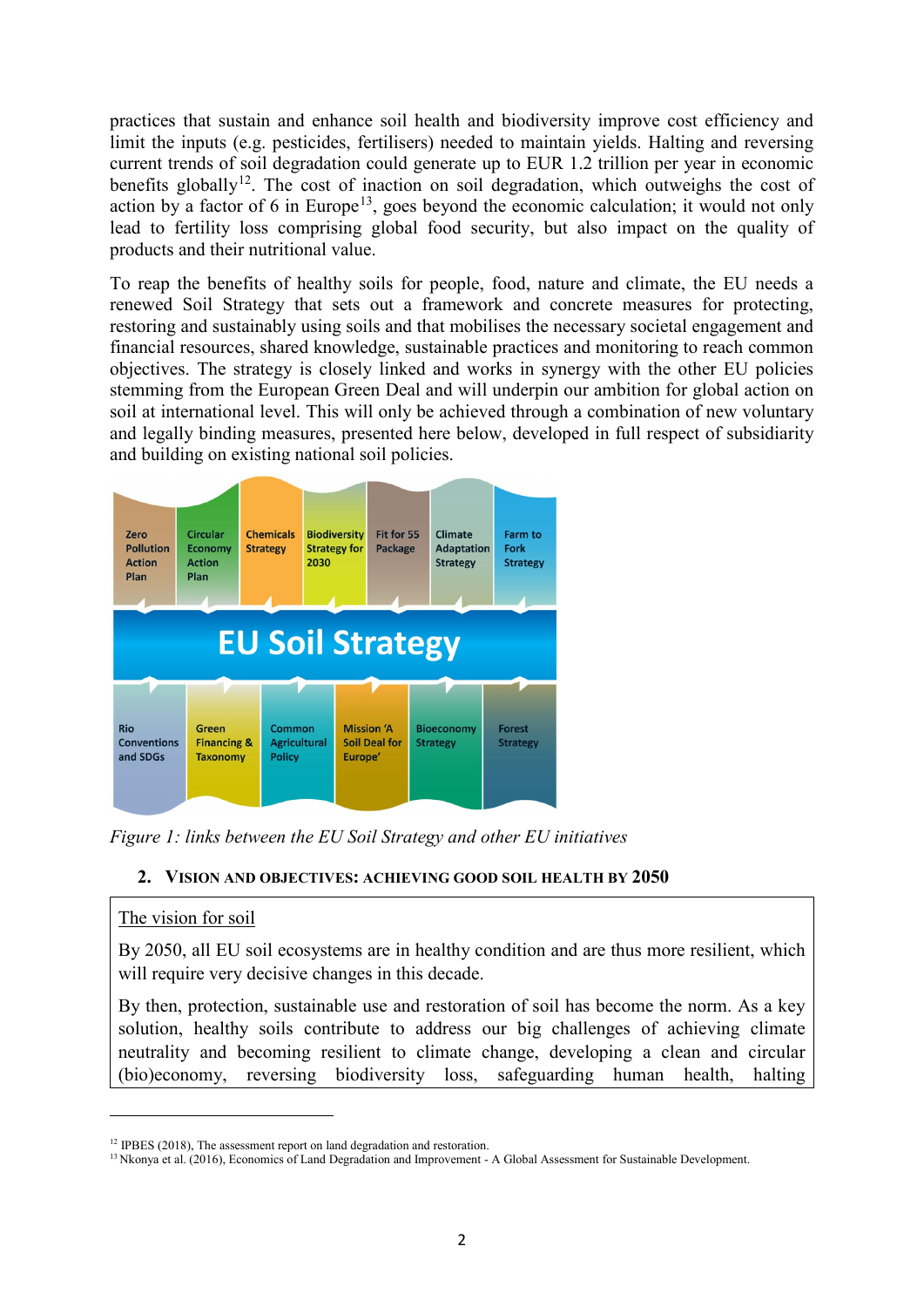desertification and reversing land degradation.

This new vision for soil is anchored in the EU biodiversity strategy for  $2030^{14}$  $2030^{14}$  $2030^{14}$  and the Climate Adaptation Strategy<sup>15</sup>. This Soil Strategy therefore builds on and will significantly contribute to several of the objectives of the Green Deal and objectives prior to that:

Medium-term objectives by 2030

- Combat desertification, restore degraded land and soil, including land affected by desertification, drought and floods, and strive to achieve a land degradation-neutral world (Sustainable Development Goal  $15.3$ )<sup>16</sup>.
- Significant areas of degraded and carbon-rich ecosystems, including soils, are restored<sup>[17](#page-3-3)</sup>.
- Achieve an EU net greenhouse gas removal of 310 million tonnes  $CO<sub>2</sub>$  equivalent per year for the land use, land use change and forestry (LULUCF) sector<sup>18</sup>.
- Reach good ecological and chemical status in surface waters and good chemical and quantitative status in groundwater by  $2027^{19}$  $2027^{19}$  $2027^{19}$ .
- Reduce nutrient losses by at least 50%, the overall use and risk of chemical pesticides by 50% and the use of more hazardous pesticides by 50% by  $2030^{20}$ .
- Significant progress has been made in the remediation of contaminated sites<sup>[21](#page-3-7)</sup>.

Long-term objectives by 2050

- Reach no net land take $^{22}$  $^{22}$  $^{22}$   $^{23}$  $^{23}$  $^{23}$ .
- Soil pollution should be reduced to levels no longer considered harmful to human health and natural ecosystems and respect the boundaries our planet can cope with, thus creating a toxic-free environment<sup>[24](#page-3-10)</sup>.
- Achieve a climate-neutral Europe<sup>[25](#page-3-11)</sup> and, as the first step, aim to achieve land-based climate neutrality in the EU by  $2035^{26}$ .
- Achieve for EU a climate-resilient society, fully adapted to the unavoidable impacts of climate change by  $2050^{27}$ .

Aside from some existing EU legal provisions relevant to soil protection<sup>[28](#page-3-14)</sup> and actions undertaken under the  $2006$  Soil Thematic Strategy<sup>29</sup>, the EU has so far not been able to equip

<span id="page-3-0"></span><sup>&</sup>lt;sup>14</sup> EU Biodiversity Strategy for 2030, COM(2020)380.

<span id="page-3-1"></span><sup>&</sup>lt;sup>15</sup> EU Climate Adaptation Strategy, COM/2021/82.

<sup>&</sup>lt;sup>16</sup> United Nations (2015), Transforming our world: the 2030 Agenda for Sustainable Development.

<span id="page-3-3"></span><span id="page-3-2"></span><sup>&</sup>lt;sup>17</sup> EU Biodiversity Strategy for 2030, COM(2020)380.

<span id="page-3-4"></span><sup>&</sup>lt;sup>18</sup> Proposal for a revision of the LULUCF Regulation, COM(2021) 554.

<sup>19</sup> [Water Framework Directive 2000/60/EC](https://eur-lex.europa.eu/legal-content/EN/TXT/?uri=CELEX:32000L0060)

<span id="page-3-6"></span><span id="page-3-5"></span><sup>&</sup>lt;sup>20</sup> EU Farm to Fork Strategy, COM(2020) 381.

<span id="page-3-7"></span><sup>&</sup>lt;sup>21</sup> EU Biodiversity Strategy for 2030, COM(2020)380.<br><sup>22</sup> Roadmap to a Resource Efficient Europe, COM/2011/0571.

<span id="page-3-9"></span><span id="page-3-8"></span> $23$  7th EU Environment Action Programme, Decision No 1386/2013/EU.

<span id="page-3-10"></span><sup>&</sup>lt;sup>24</sup> Pathway to a Healthy Planet for All, EU Action Plan: 'Towards Zero Pollution for Air, Water and Soil', COM(2021)400.

<span id="page-3-11"></span> $25$  Climate Law Regulation (EU)  $2021/1119$ .

<span id="page-3-12"></span><sup>&</sup>lt;sup>26</sup> Proposal for a revision of the LULUCF Regulation, COM(2021) 554.

<span id="page-3-13"></span><sup>&</sup>lt;sup>27</sup> EU Climate Adaptation Strategy,  $COM/2021/82$ .

<span id="page-3-14"></span><sup>&</sup>lt;sup>28</sup> Requirements related to specific aspects of soil protection within, for example, Sewage Sludge Directive, Industrial Emissions Directive,

Common Agricultural Policy, Environmental Liability Directive, Waste Framework Directive, LULUCF Regulation.

<span id="page-3-15"></span><sup>29</sup> Thematic Strategy for Soil Protection, COM(2006)231.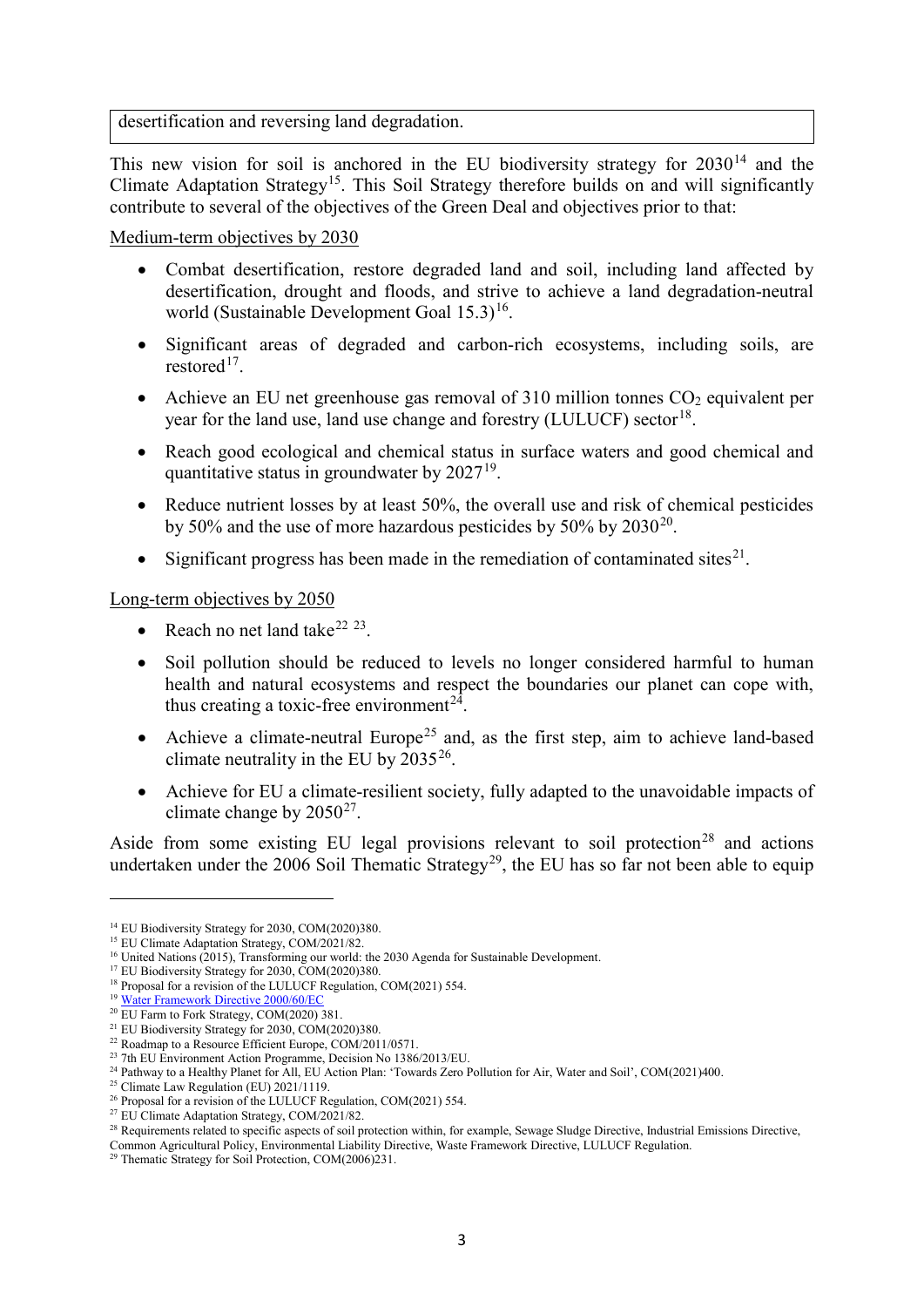itself with an adequate legal framework granting soil the same level of protection as water, marine environment and air. Yet, the need has become more pressing, and the knowledge about soils and the recognition of their value has advanced significantly over the past years. The pressures, expectations and claims on soil have intensified, while the climate and biodiversity crises are aggravating the situation. We need healthy soils now more than ever.

# What is a healthy soil?

l

Soils are healthy when they are in good chemical, biological and physical condition, and thus able to continuously provide as many of the following ecosystem services as possible:

- provide food and biomass production, including in agriculture and forestry;
- absorb, store and filter water and transform nutrients and substances, thus protecting groundwater bodies;
- provide the basis for life and biodiversity, including habitats, species and genes;
- act as a carbon reservoir;
- provide a physical platform and cultural services for humans and their activities;
- act as a source of raw materials;
- constitute an archive of geological, geomorphological and archaeological heritage.

The upcoming Commission proposal for a Nature Restoration Law aims at restoring ecosystems to good condition by 2050. Yet to achieve that objective for soil ecosystems, given the lack of EU soil policy, a number of important policy gaps will remain and would need to be filled. This Communication addresses these gaps through several strands.

The lack of dedicated EU legislation has been singled out by many<sup>[30](#page-4-0)</sup> as a major cause for the alarming state of our soils. Indeed, soil degradation has impacts that go beyond national borders (see accompanying staff working document), and lack of action in one Member State may lead to environmental degradation in another one. Equally, soil degradation, and an uneven and fragmented response by Member States to tackle it, has led to an uneven playing field for economic operators who have to go by different rules on soil protection while competing on the same market.

To address transboundary impacts of soil degradation, secure equal market conditions, promote policy coherence at EU and national level and thus be able to achieve our goals on climate change, biodiversity, food security and water protection, the Commission will table a dedicated legislative proposal on soil health by 2023 which will enable the objectives of this strategy to be met and good soil health to be achieved across the EU by 2050. Such a legislative initiative will fulfil better regulation requirements, be based on a thorough impact assessment, including a subsidiarity check, and fully respect the competences of Member States in this matter. To determine the scope and content of this proportionate and risk-based framework, the Commission will engage in a broad and inclusive consultation with Member States, the European Parliament and all relevant stakeholders.

<span id="page-4-0"></span><sup>&</sup>lt;sup>30</sup> The European Parliament, the European Court of Auditors, the Committee of the Regions, the EEA in its State and Outlook of the Environment Report 2020, citizens and stakeholders answering the public consultation; see SWD(2021)323 for details.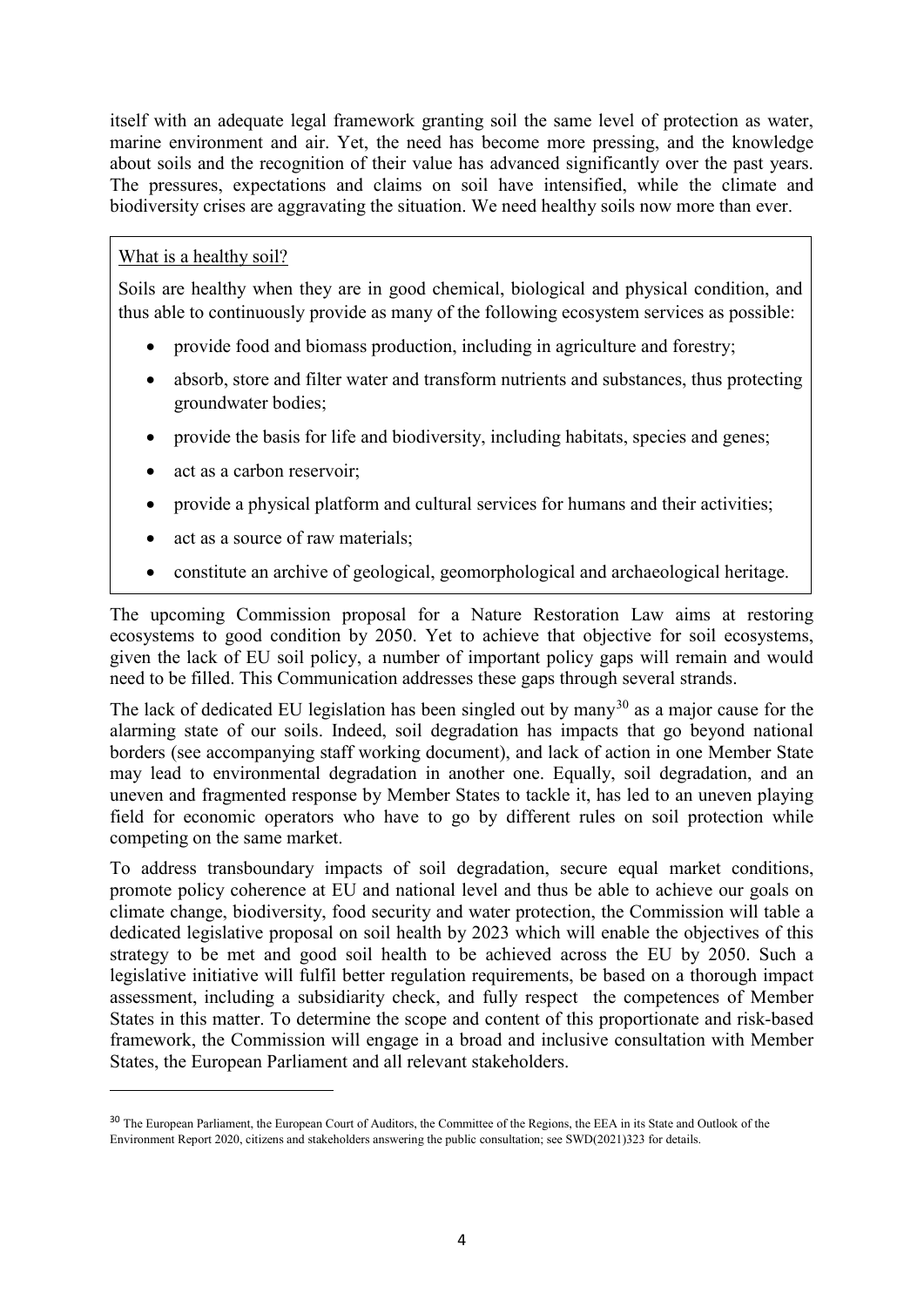While there is a big variety in the EU, soils also present a set of common characteristics. This makes it possible to define common ranges or thresholds beyond which soils cannot be considered healthy anymore. Such indicators for soil health and their range of values that should be achieved by 2050 to ensure good soil health will need to be developed and agreed, and they should be considered at EU level in the context of the Soil Health Law to ensure a level playing field and a high level of environmental and health protection. The Commission will mandate the new enlarged Expert Group on Soil Protection to develop them, building on the Soil Mission's work. The membership of the current Commission Expert Group will be complemented in a balanced manner in order to provide additional advice<sup>[31](#page-5-0)</sup>. The Mission Board had advocated to aim for 75% of the soils of the European Union (EU) to be healthy or improving by 2030.

Knowing the health of a soil is very relevant for farmers, foresters, landowners, but also for banks, public authorities and many other stakeholders. There is an increasing interest for a refined soil quality index, e.g. in the financial and industrial sector. Some Member States have developed certificates of soil health to be provided during land transactions to adequately inform the buyer. In parallel, both the public and private sectors have been developing and investing in outcome-oriented approaches fostering effective practices for soil health, biodiversity, carbon storage capacity, etc.

## **3. SOIL AS A KEY SOLUTION FOR OUR BIG CHALLENGES**

## **3.1. Soil for climate change mitigation and adaptation**



 $\overline{a}$ 

Net removals from the LULUCF sector are on a worrying trend. Between 2013 and 2018, the yearly net carbon removals were reduced by  $20\frac{32}{3}$ . Achieving net-zero greenhouse gas emissions by 2050 relies also on carbon removals through the restoration and better management of soils to absorb the emissions that will remain

at the end of an ambitious decarbonisation pathway. Targeted and continued sustainable soil management practices can significantly help in achieving climate neutrality by eliminating the anthropogenic emissions from organic soils and by increasing the carbon stocked in mineral soils.

Healthy soils will make the EU more resilient and reduce its vulnerability to climate change. Given the crucial role of soil in the water cycle, it is also an indispensable ally for climate adaptation. A high water retention capacity in soils reduces the effects of floods and decreases the negative impact of droughts.

The revision of the LULUCF Regulation that the Commission is proposing within the Fit for 55 legislative package<sup>[33](#page-5-2)</sup> aims to stop and reverse this trend and simplify the accounting rules.

In relation to climate change, these two main types of soils play an important role:

**Organic soils** (including peatlands) have a high carbon content of more than 20% in dry weight and cover  $8\%$  of the  $EU^{34}$ . Peatlands are terrestrial wetlands in which waterlogged conditions prevent plant material from fully decomposing. Peatland drainage across all land categories in Europe alone emits around 5% of total EU

<span id="page-5-0"></span><sup>&</sup>lt;sup>31</sup> Such as expertise from business and professional organisations, academia and scientific organisations, and the civil society.

<sup>&</sup>lt;sup>32</sup> [Proposal for amending Regulations \(EU\) 2018/841 and \(EU\) 2018/1999, COM/2021/554](https://eur-lex.europa.eu/legal-content/EN/TXT/?uri=CELEX:52021PC0554)

<span id="page-5-2"></span><span id="page-5-1"></span><sup>&</sup>lt;sup>33</sup> [Delivering the European Green Deal: Fit for 55 package](https://ec.europa.eu/clima/eu-action/european-green-deal/delivering-european-green-deal_en)

<span id="page-5-3"></span><sup>&</sup>lt;sup>34</sup> Calculated from data derived from the national submissions to the UNFCCC.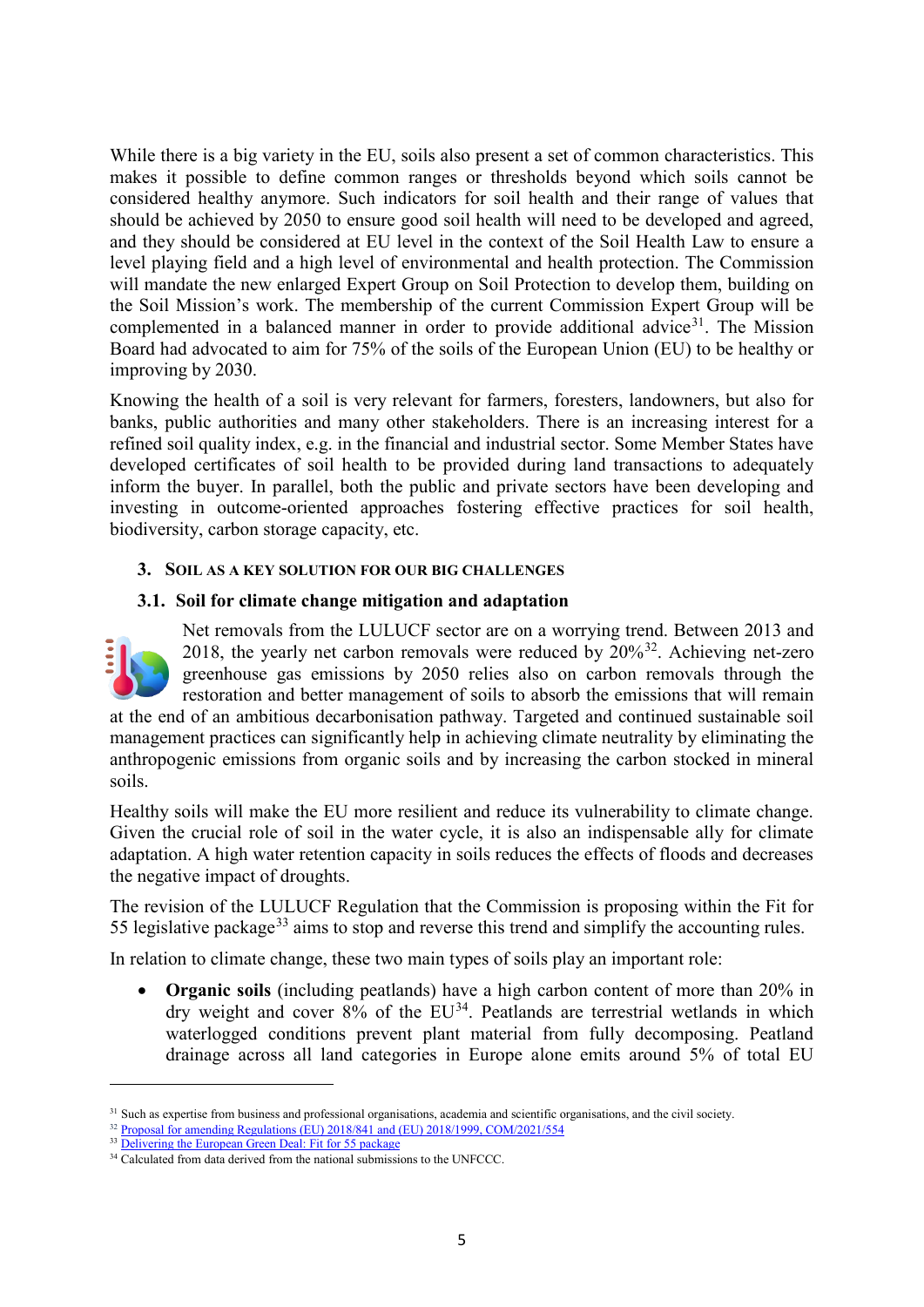greenhouse gas emissions. Emissions from cultivated organic soils have still not decreased significantly due to the continuation of harmful cropping practices. Yet restoring drained organic soils alone could significantly reduce  $CO<sub>2</sub>$  emissions from land, which comes with numerous co-benefits, for nature, biodiversity and water protection  $35$ .

• **Mineral soils** feature a carbon content below 20%, although more generally it is below 5%. Every year mineral soils under cropland are losing around 7.4 million tonnes of carbon<sup>[36](#page-6-1)</sup>, caused i.a. by unsustainable farming practices. Yet, that carbon pool is the 'bank account' of farmers and foresters in terms of natural capital. It is essential not to deplete it, as the carbon content is the basis for soil's biodiversity, health and fertility. Furthermore, carbon sequestration in mineral soils, while depending on soil type and climatic conditions, is a cost-effective emission mitigation method with significant potential to sequester between 11 to 38 MtCO<sub>2</sub>eq annually in Europe<sup>[37](#page-6-2)</sup> if a range of management practices which have already been identified are applied on a larger scale in arable land. Many of these practices are cost-effective<sup>38</sup>. Foresters as well have significant opportunities for measures which simultaneously improve forest productivity, carbon sink function and healthy soil properties.. The banking and financial sector is increasingly interested in investing in those farmers who apply sustainable practices and increase soil carbon, as well as creating marketbased incentives for carbon storing. There is evidence that carbon farming can contribute significantly to the EU's efforts to tackle climate change but also brings other co-benefits such as increased biodiversity and the preservation of ecosystems<sup>[39](#page-6-4)</sup>.

## Actions

l

For soils to help meet the climate neutrality objective and contribute to climate adaptation, the Commission will, in line with the Fit for 55 package:

For organic soils:

• Based on the results of the impact assessment, consider proposing legally binding objectives in the context of the Nature Restoration Law, to limit drainage of **wetlands and organic soils and to restore managed and drained peatlands**, in order to maintain and increase soil carbon stocks, minimise flooding and drought risks, and enhance biodiversity, taking into account the implications of these objectives for future carbon farming initiatives and agricultural and forestry production systems. Furthermore, the EU is committed to the protection of wetlands

<span id="page-6-0"></span><sup>&</sup>lt;sup>35</sup> European Commission (2021), Technical guidance handbook: Setting up and implementing result-based carbon farming mechanisms in the [EU.](https://op.europa.eu/en/publication-detail/-/publication/10acfd66-a740-11eb-9585-01aa75ed71a1/language-en) Data are from 2016, including UK.

<span id="page-6-1"></span><sup>&</sup>lt;sup>36</sup> European Commission (2018), In-depth analysis in support of this in COM(2018) 773: A Clean Planet for all - [European strategic long](https://eur-lex.europa.eu/legal-content/EN/ALL/?uri=COM%3A2018%3A773%3AFIN)[term vision a prosperous, modern, competitive and climate neutral economy](https://eur-lex.europa.eu/legal-content/EN/ALL/?uri=COM%3A2018%3A773%3AFIN)

<span id="page-6-2"></span> $37$  Lugato et al. (2014), Potential carbon sequestration of European arable soils estimated by modelling a comprehensive set of management practices.

<span id="page-6-3"></span><sup>&</sup>lt;sup>38</sup> European Commission (2021), Technical guidance handbook: Setting up and implementing result-based carbon farming mechanisms in the [EU](https://op.europa.eu/en/publication-detail/-/publication/10acfd66-a740-11eb-9585-01aa75ed71a1/language-en)

<span id="page-6-4"></span><sup>&</sup>lt;sup>39</sup> European Commission (2021), Technical guidance handbook: Setting up and implementing result-based carbon farming mechanisms in the [EU](https://op.europa.eu/en/publication-detail/-/publication/10acfd66-a740-11eb-9585-01aa75ed71a1/language-en)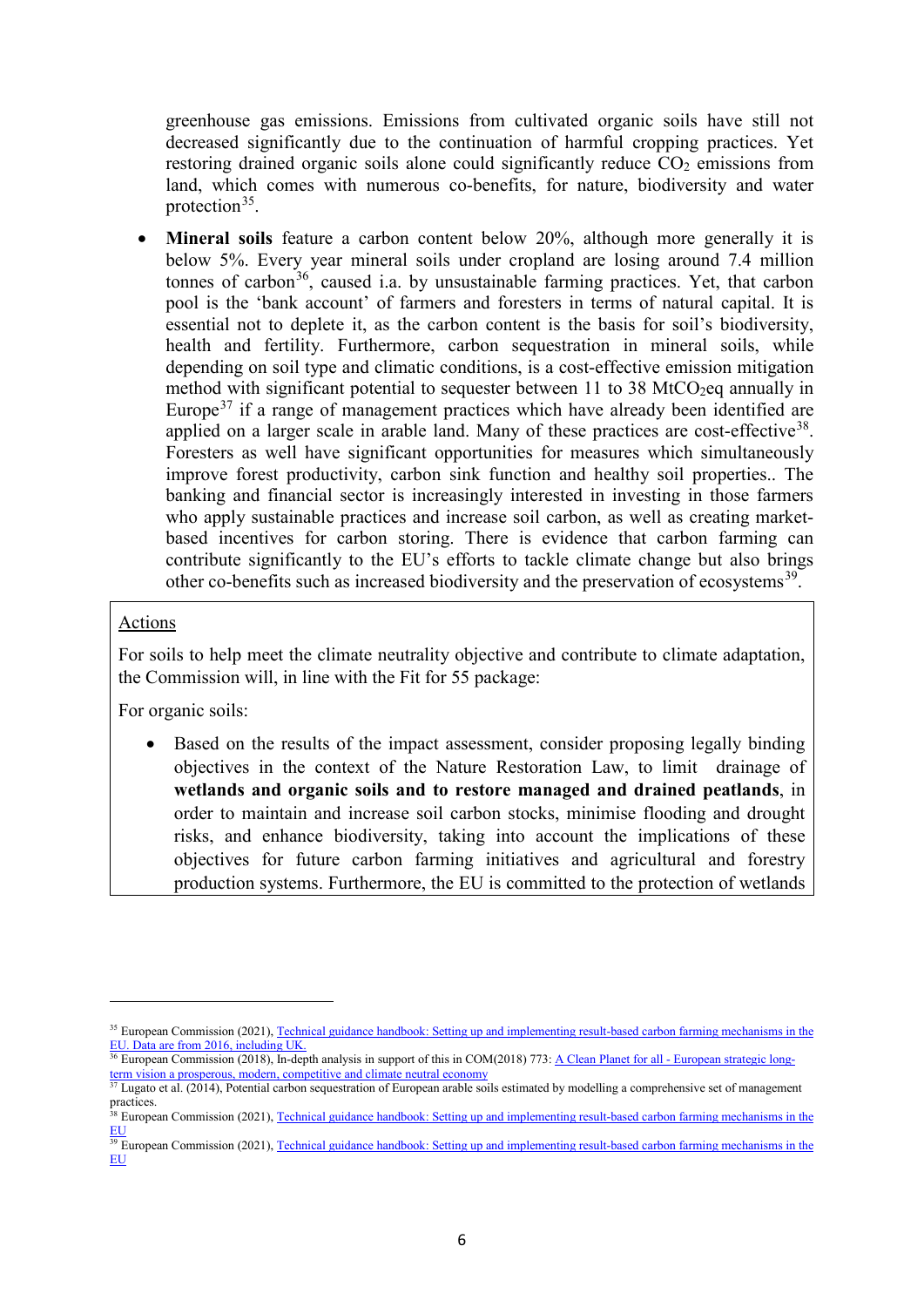and peatlands in line with the provisions of the CAP strategic plan regulation.

• Contribute to the assessment of the state of peatlands in the context of the **Global**  Peatlands Initiative hosted by FAO and UNEP<sup>[40](#page-7-0)</sup>.

For mineral soils:

- The Commission will consider measures, possibly in the context of the Nature Restoration Law, to enhance biodiversity in agricultural land that would contribute to conserving and increasing soil organic carbon (SOC),
- Join the international **initiative '4 per 1000'** to increase the soil carbon in agricultural land $41$ .
- Develop a long-term vision for sustainable carbon cycles (including capture, storage, and use of  $CO<sub>2</sub>$ ) in a climate-neutral EU economy. As part of this, the Commission will deliver a communication on restoring sustainable carbon cycles, in 2021 and present the **EU carbon farming initiative and a legislative proposal on carbon removal certification** in 2022 to promote a new green business model rewarding land managers, such as farmers and foresters, for climate–friendly practices<sup>42</sup>.

# **3.2. Soil and the circular economy**



Soil is a major partner in a resource-efficient and circular economy, since it is arguably the planet's biggest recycling machine: it recycles water, carbon and nutrients, and can break down and filter pollutants. In addition, soil deposits are used as raw material by many economic sectors, e.g. sand, gravel or clay for the

construction industry. Yet, soil formation is so slow that prudent use is necessary. Prioritising the circular use of land over greenfield development will limit the acute pressure from soil sealing and land take.

# *3.2.1. A safe, sustainable and circular use of excavated soil*

Most excavated soils are clean, fertile and healthy and should be reused in the same or another appropriate location. If it is not possible to reuse excavated soils, e.g. due to unacceptable levels of pollution, such soils should be prioritised for recycling or some other form of recovery rather than landfilling, in line with the waste hierarchy. A sustainable use of raw material is necessary<sup>43</sup>. In 2018, more than 530 million tonnes of excavated soils were generated and reported as waste<sup>[44](#page-7-4)</sup>, with two thirds of such waste being recovered in operations bringing that soil back into the economy<sup>[45](#page-7-5)</sup>. To separate contaminated soil from clean soil, these streams have to be monitored more closely throughout the value chain, with traceability and quality control from the excavation site up to the receiving end.

<sup>40</sup> [www.globalpeatlands.org](http://www.globalpeatlands.org/)

<span id="page-7-1"></span><span id="page-7-0"></span> $41$  www. $4p1000.org$ 

<span id="page-7-2"></span><sup>&</sup>lt;sup>42</sup> European Commission carbon farming initiative, <u>'Climate change – [restoring sustainable carbon cycles'](https://ec.europa.eu/info/law/better-regulation/have-your-say/initiatives/13066-Climate-change-restoring-sustainable-carbon-cycles_en)</u>

<sup>&</sup>lt;sup>43</sup> [EU principles for sustainable raw materials](https://op.europa.eu/en/publication-detail/-/publication/6d541f66-0f81-11ec-9151-01aa75ed71a1/language-en)

<span id="page-7-4"></span><span id="page-7-3"></span><sup>&</sup>lt;sup>44</sup> In accordance with Article 2, 1(c) of Waste Framework Directive 2008/98/EC, uncontaminated soil and other naturally occurring material excavated in the course of construction activities where it is certain that the material will be used for the purposes of construction in its natural state on the site from which it was excavated, is excluded from the scope of this Directive. Reused excavated soil is also not reported as waste.

<span id="page-7-5"></span><sup>&</sup>lt;sup>45</sup> European Commission (2020), Study to support the preparation of Commission guidelines on the definition of backfilling.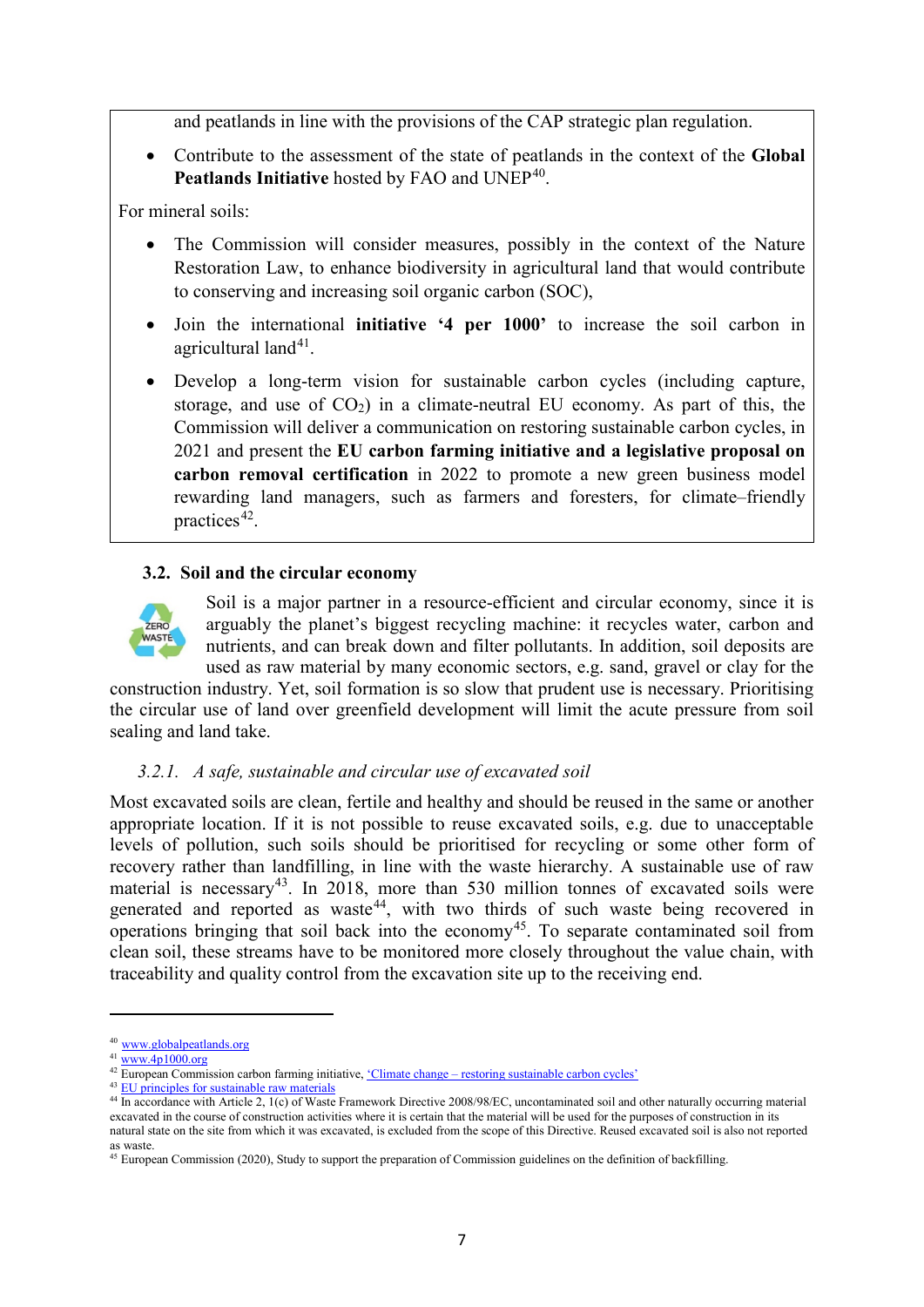# Actions

The Commission will:

- Investigate the streams of excavated soils generated, treated and reused in the EU, and benchmark the market situation in Member States by 2023. This should give a complete picture of the situation in the EU.
- As part of the development of the Soil Health Law, assess the need and potential for legally binding provisions for a '**passport for excavated soil**', and provide guidance, based on Member States' experiences, to put in place such a system. The passport should reflect the quantity and quality of the excavated soil to ensure that it is transported, treated or reused safely elsewhere.

# *3.2.2. Limiting land take and soil sealing with a circular use of land*

Soils provide the foundation for buildings and infrastructure. However, when we seal soil to build on top, we are losing irreversibly all its key ecosystem services, exposing cities to higher flood peaks<sup>[46](#page-8-0)</sup> and more intense heat island effects<sup>47</sup>. Land and soil degradation are intertwined because 'land' indicates the surface, while 'soil' is the natural resource below it. Land and soils are fragile and limited resources subject to an ever growing hunger for space: urban sprawl and soil sealing consume nature and transform valuable ecosystems into concrete deserts. This often affects the most fertile soils and reduces the potential for farmers and foresters to make a decent living<sup>[48](#page-8-2) [49](#page-8-3) [50](#page-8-4)</sup>.

Having suffered from increased vulnerability to extreme weather events and other externalities, some Member States have set targets to reduce land take<sup>51</sup>, however with uneven results. Land recycling, namely constructing in or rehabilitating already previously built-up areas , accounted for only 13.5% of urban developments in the EU (between 2006 and 2012), so there is room for improvement<sup>[52](#page-8-6)</sup>. In fact, some Member States have achieved rates higher than 50%, and up to 80%, showing that sustained land recycling is possible. This spares natural areas for the benefit of biodiversity, forests and green spaces, land for food and biomass production, water and rainfall regulation. Hence, there is a need to apply a **hierarchy in land planning.** 

<span id="page-8-0"></span><sup>46</sup> Pistocchi A. et al (2015), Soil sealing and flood risks in the plains of Emilia-Romagna, Italy.

<span id="page-8-1"></span><sup>47</sup> European Commission (2012), In depth report: soil sealing.

<span id="page-8-2"></span><sup>&</sup>lt;sup>48</sup> The loss of agricultural land from 1990 to 2006 through sealing in EU countries had the productive capacity equivalent to 6 million tonnes per year of wheat (Gardi et al. (2014)).

<sup>&</sup>lt;sup>49</sup> European Academies Science Advisory Council (2018), Opportunities for soil sustainability in Europe.

<span id="page-8-4"></span><span id="page-8-3"></span><sup>&</sup>lt;sup>50</sup> The impact of overall EU consumption is estimated at over 9 million hectares deforested between 1990 and 2008 to meet the EU's imports of crops and livestock. Source[: Consumption Impact Study -](https://ec.europa.eu/environment/forests/impact_deforestation.htm) Forests - Environment

<span id="page-8-5"></span><sup>&</sup>lt;sup>51</sup> Germany aims to seal less than 30 hectares per day until 2030; Austria had set 2.5 ha per day until 2010; two Belgian regions (Flanders and Wallonia respectively) set targets for reducing land take to zero by 2040/2050 respectively.<br><sup>52</sup> [Land recycling and densification —](https://www.eea.europa.eu/data-and-maps/indicators/land-recycling-and-densification/assessment-1) EEA

<span id="page-8-6"></span>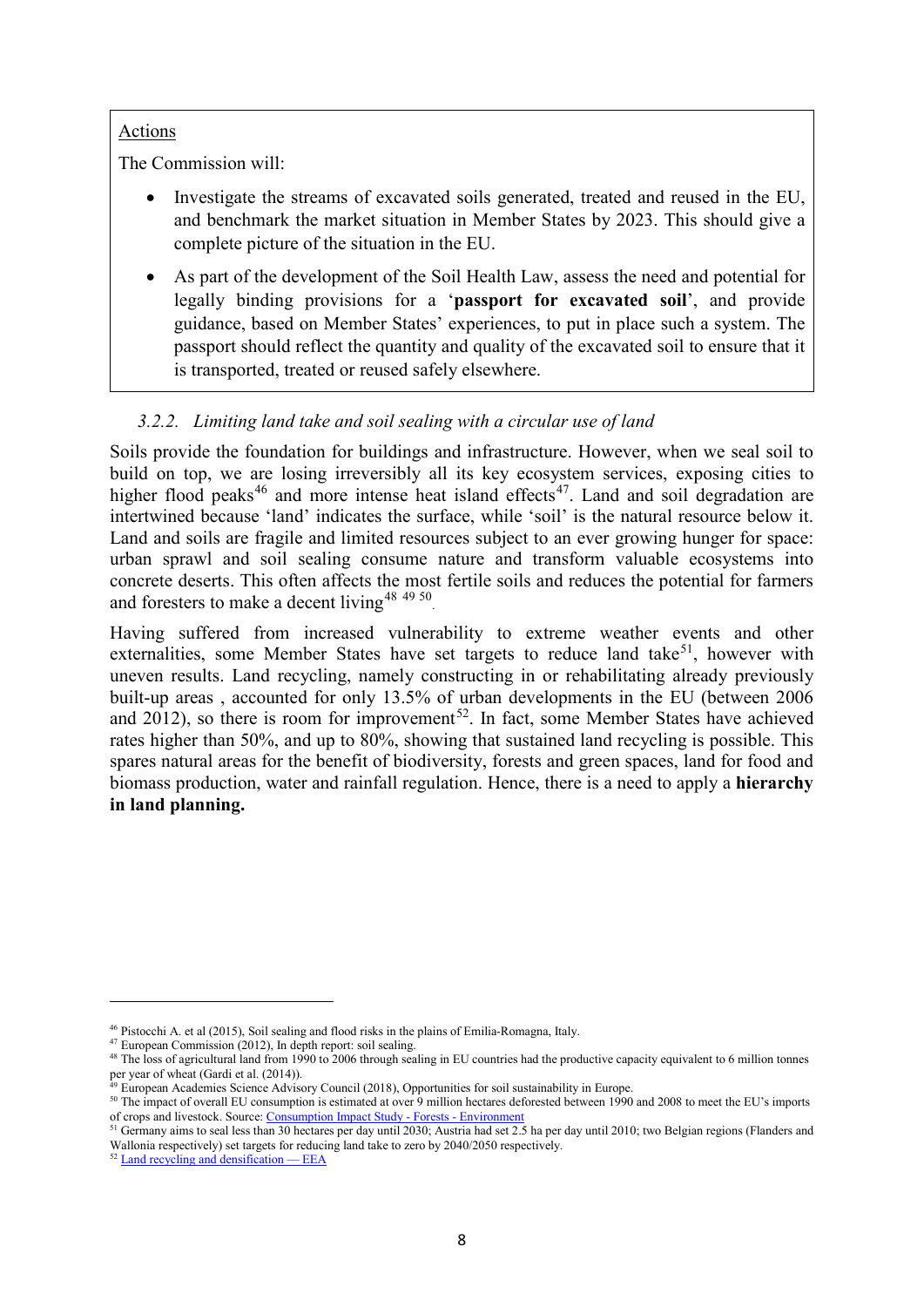1. AVOID Avoid additional land take and sealing as much as possible.

#### 2. REUSE

If land take or sealing cannot be avoided, then it is better to reuse land that is already taken or sealed (for a different or the same land use), e.g. by demolishing buildings, soil remediation, de-sealing or densification.

#### 3. MINIMISE

If it is not possible to avoid land take and sealing, and to reuse land, then land should be taken or sealed that is in already less favourable condition (e.g. no healthy forest or fertile agricultural land).

#### **4. COMPENSATE**

If land is taken or sealed, mitigation and compensation measures should be applied to minimize the loss of ecosystem services (e.g. infiltration and rainwater collection for water absorbtion, green roofs for water retention and biodiversity: green buildings for cooling: urban farms and gardens for biomass production).

*Figure 2: Land take hierarchy*

 $\circ$ 

ò

ក  $\Omega$ 

### Actions

 $\bullet$ 

 $\overline{O}$ 

 $\overline{a}$ 

The EU should achieve no net land take by 2050, which will contribute to the net removals target of 2030. To do so, notably

Member States should:

- Set by 2023 their own ambitious national, regional and local **targets to reduce net land take by 2030** in order to make a measurable contribution to the EU target of 2050, and report on progress.
- Integrate the '**land take hierarchy'** into their Urban Greening Plans<sup>53</sup>, and give priority to reusing and recycling land and to quality urban soils at national, regional and local level, through appropriate regulatory initiatives and by phasing out financial incentives that would go against this hierarchy, such as local fiscal benefits for converting agricultural or natural land into built environment.

The Commission will also:

- Provide a definition of net land take in the Soil Health Law.
- As part of the impact assessment for the Soil Health Law, consider provisions for Member States to report on progress in achieving their land take targets
- As part of the impact assessment of the Soil Health Law, consider options for **monitoring and reporting on progress** towards the no net land take targets and the implementation of the land take hierarchy on the basis of the data reported by Member States.
- Provide **guidance** to public authorities and private companies on how to reduce soil

<span id="page-9-0"></span><sup>&</sup>lt;sup>53</sup> See EU Biodiversity Strategy for 2030, key commitment 11 of the Nature restoration plan: "Cities with at least 20,000 inhabitants have an ambitious Urban Greening Plan." by 2030.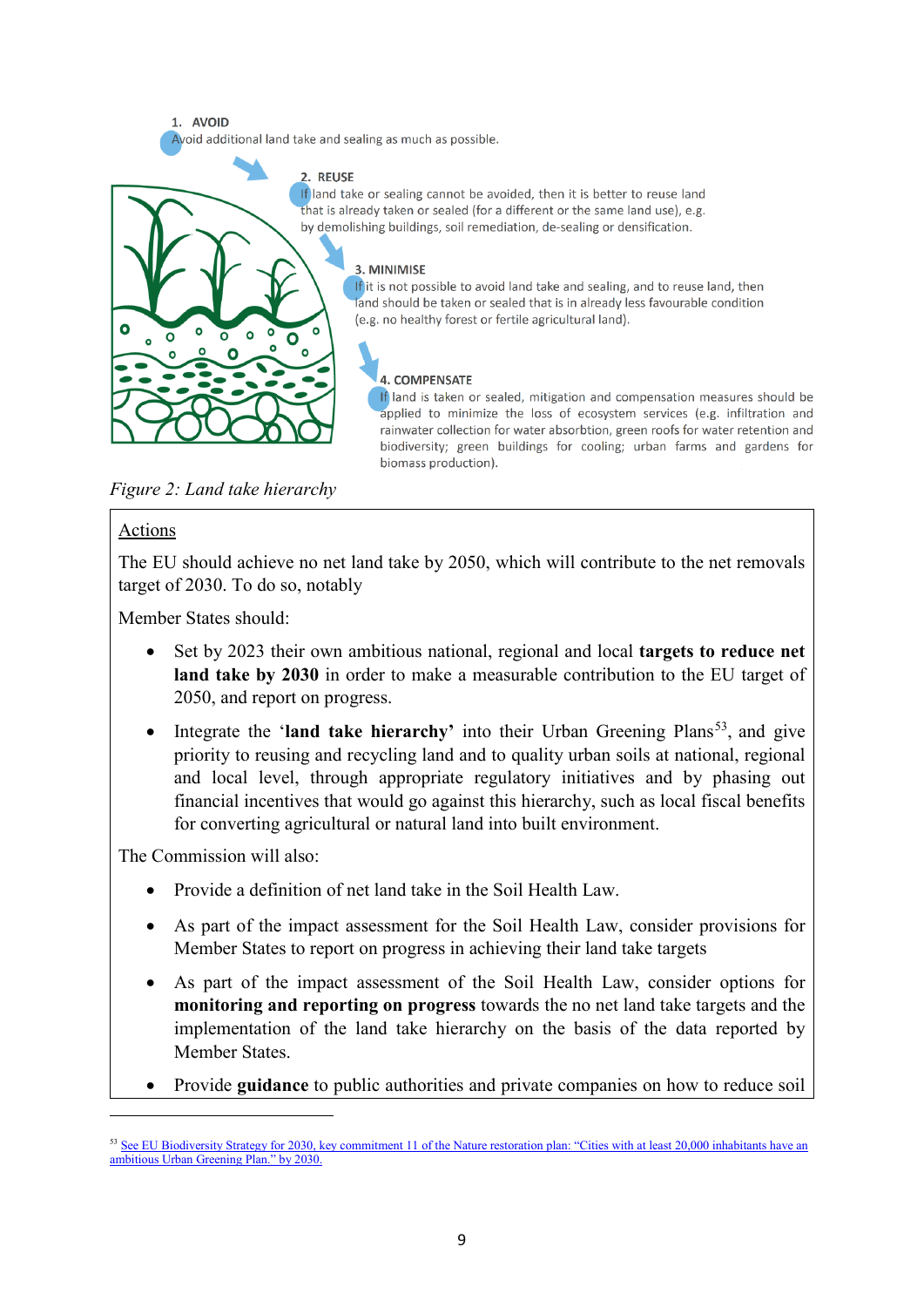sealing, including best practices for locally-driven initiatives for desealing artificial surfaces to let soil breathe, with a revision of the EU Soil Sealing Guidelines by 2024[54.](#page-10-0) Foster an exchange of best practices, building on experiences from Member States or regions that have spatial planning systems which successfully address the challenge of land take with a view to developing a common methodology<sup>55</sup>.

# *3.2.3. Closing the nutrient and carbon circle*

Leaves, biomass and roots are broken down by soil organisms to simpler compounds that provide soil fertility and are suitable to be taken up again by plants.<sup>[56](#page-10-2)</sup> Recycling organic matter such as compost, digestate, sewage sludge, processed manure and other agricultural residues has many advantages: the material after appropriate treatment serves as organic fertiliser, helps to replenish depleted soil carbon pools, and improves water retention capacity and soil structure, and thus enables closing of the nutrient and carbon cycle. However, this should always be carried out in a safe and sustainable way to prevent soil pollution<sup>[57](#page-10-3)</sup>. For that reason, the Commission will by 2022 revise the Urban Wastewater Treatment Directive and the list of surface water and groundwater pollutants, evaluate the Sewage Sludge Directive and adopt an Integrated Nutrient Management Action for a safer use of nutrients on soil. In the impact assessment for the Soil Health Law, the Commission will assess measures that can contribute to achieving the objective of the reduction of nutrient losses by at least 50% (resulting in the reduction of use of fertilisers by at least 20%), including the option of making this target legally binding. Building on the obligation to collect organic waste separately, the Commission will seek to finance a new LIFE project that addresses as an ad hoc priority the use of high quality compost from biowaste on soil. The Commission will also continue funding research to address the environmentally sound recovery of organic fertilisers from bio-waste.[58](#page-10-4)

# **3.3. Soil biodiversity for human, animal and plant health**



l

Beneath our fields and our feet, an eclectic community of soil organisms toil day and night in a remarkable, coordinated effort that sustains life on Earth. One handful of healthy soil can contain up to a billion bacteria, more than one kilometre of fungi essential to plant and animal life<sup>[59](#page-10-5)</sup>. Yet we only know a little percentage of them. Moreover, soil hosts the first stages of life of many insects and

pollinators.

Soil biodiversity greatly contributes to human health. Since the discovery of penicillin from a soil fungus, antibiotics produced by soil microbes have saved millions of lives<sup>[60](#page-10-6)</sup>. Recently, certain soil bacteria have been instrumental in a breakthrough in the development of much needed new antibiotics<sup>[61](#page-10-7)</sup>. Several cholesterol-lowering drugs were developed from soil fungi. It has been shown that children often playing in healthy forest soils have a stronger immune system. The 'One Health' principle<sup>[62](#page-10-8)</sup> clearly recognises that the health of the planet is closely

<span id="page-10-8"></span><sup>62</sup> [One Health \(who.int\)](https://www.who.int/news-room/q-a-detail/one-health)

<sup>54</sup> Guidelines on best practice to limit, mitigate or compensate soil sealing, Commission Staff Working Document (2012) 101.

<span id="page-10-2"></span><span id="page-10-1"></span><span id="page-10-0"></span> $55$  Czechia has divided agricultural land into five protection classes to protect the most valuable and fertile soils from land take.  $56$  EEA (2019), Land and soil in Europe.

<span id="page-10-3"></span><sup>57</sup> Pathway to a Healthy Planet for All, EU Action Plan: 'Towards Zero Pollution for Air, Water and Soil', COM(2021)400.

<span id="page-10-4"></span><sup>58</sup> For example: Horizon 2020 (Closing nutrients cycle) and Horizon Europe (Environmental impacts and trade-offs of alternative fertilising  $_{29}$  products at global/local scale)

Fortuna, A. (2012), The Soil Biota. Nature Education Knowledge.

<span id="page-10-5"></span><sup>&</sup>lt;sup>60</sup> Brevik et al. (2020), <u>Soil and human health: current status and future needs</u>

<span id="page-10-7"></span><span id="page-10-6"></span> $<sup>61</sup>$  Yu Imai et al. (2019)[, A new antibiotic selectively kills Gram-negative pathogens](https://www.nature.com/articles/s41586-019-1791-1)</sup>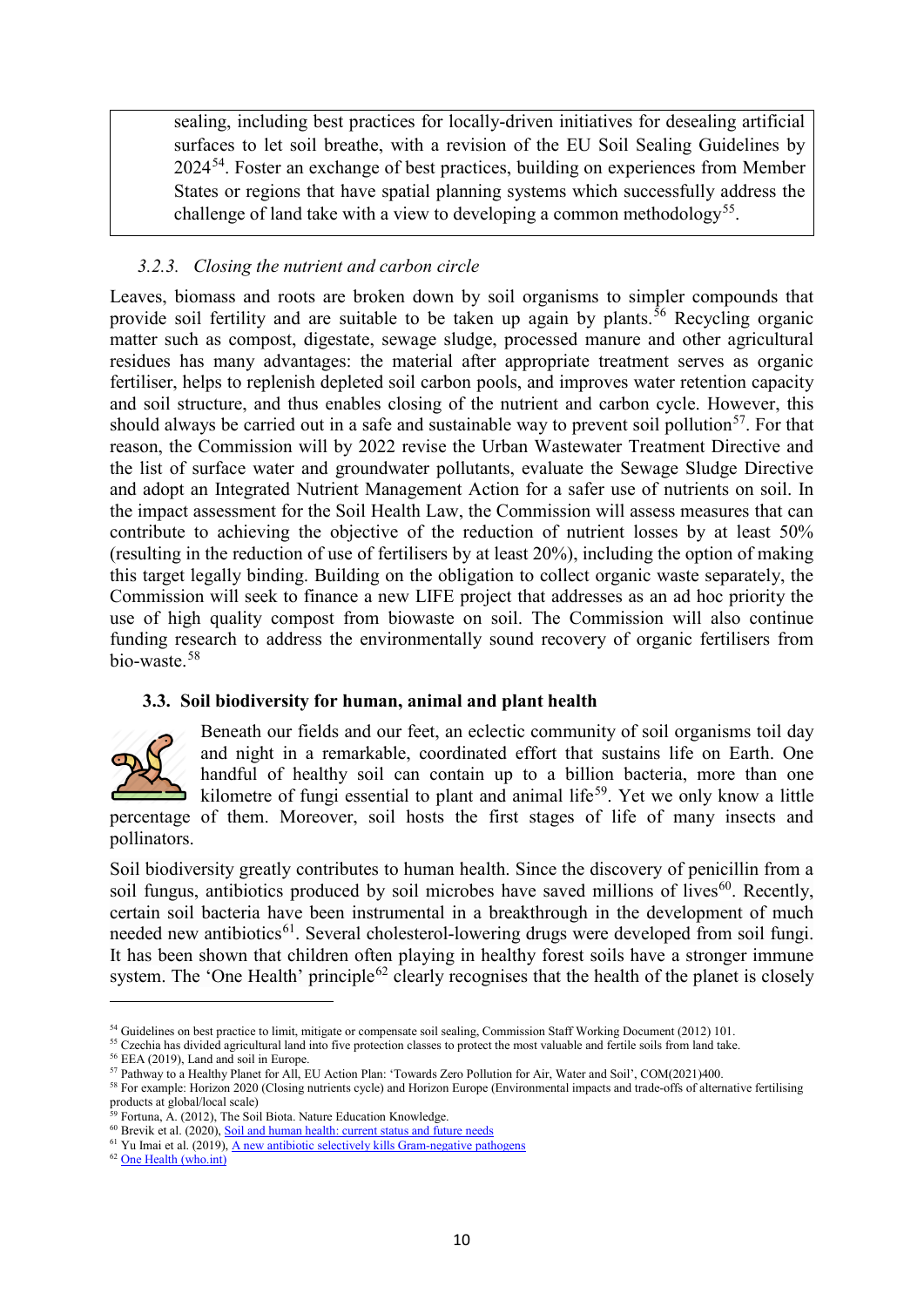linked with human and animal health. If one group is affected, this influences the health of the rest: for instance, the more balanced nutrients and trace elements are in soil the more nutritious food is. Many soil microorganisms are powerful allies against pollution, since they are capable of breaking complex contaminants, performing bioremediation for free. Equally, the healthier and cleaner the soil, the cleaner our water resources and the air we breathe<sup>63</sup>. The soil fungal network has been shown to be key in maintaining healthy forests by enabling trees to share nutrients, water or defence signals $^{64}$  $^{64}$  $^{64}$ .

Yet, soil biodiversity, just as the above-ground organisms, is threatened by land-use change, overexploitation, pollution, climate change and invasive alien species such as the New Zealand flatworm<sup> $65$ </sup>, a predator that can lead to the decline of earthworms and have dramatic effects on soil productivity. There is a need to increase the knowledge on the impact of land use change, overexploitation and other stressors on soil biodiversity, also by using synergies between the FSDN (Farm Sustainability Data Network) and LUCAS (Land Use and Coverage Area frame Survey) Soil. Achieving many of the targets of the EU biodiversity strategy and farm to fork strategy will also benefit soil biodiversity. To protect and preserve soil organisms, we need to monitor and know more about them and cooperate at international level.

# Actions

The Commission will:

- Show its global leading role in building knowledge on soil biodiversity by publishing by 2022 the first assessment of EU soil biodiversity and antimicrobial resistance genes in agricultural soils under different management regimes (through the LUCAS Soil).
- Assess the risk of further alien flatworm species for their potential inclusion in the list of 'invasive alien species of Union concern', in line with the Invasive Alien Species Regulation $^{66}$  $^{66}$  $^{66}$ .
- Strive for better coherence and stronger synergies between the Rio Conventions and strive for a post-2020 global biodiversity framework that recognises the importance of soil biodiversity, strengthens the use of sustainable soil management practices to safeguard ecosystem services (namely by promoting agro-ecology and other biodiversity-friendly practices) and integrates soil preservation and restoration in different targets and indicators.
- Actively contribute to the adoption by the 15<sup>th</sup> Conference of the Parties to the Convention on Biological Diversity<sup>[67](#page-11-4)</sup> of the plan of action 2020-2030 for the International Initiative for the Conservation and Sustainable Use of Soil

<span id="page-11-0"></span><sup>&</sup>lt;sup>63</sup> Wall and Six (2015)[, Give soils their due](https://science.sciencemag.org/content/347/6223/695.full)

<sup>64</sup> Pickles et al. (2017), [Mycorrhizal Networks and Forest Resilience to Drought. Mycorrhizal Mediation of Soil, pp. 319-339](https://www.sciencedirect.com/science/article/pii/B9780128043127000188)

<span id="page-11-2"></span><span id="page-11-1"></span><sup>&</sup>lt;sup>65</sup> Joint Research Centre (2021)[, Baseline distribution of invasive alien species added to the Union list in 2019](https://publications.jrc.ec.europa.eu/repository/bitstream/JRC124283/baseline_of_ias_of_union_concern_listed_in_2019_eur_30631_en.pdf)

<span id="page-11-3"></span><sup>66</sup> EU Regulation 1143/2014 on the prevention and management of the introduction of invasive alien species.

<span id="page-11-4"></span><sup>67</sup> <https://www.cbd.int/meetings/COP-15>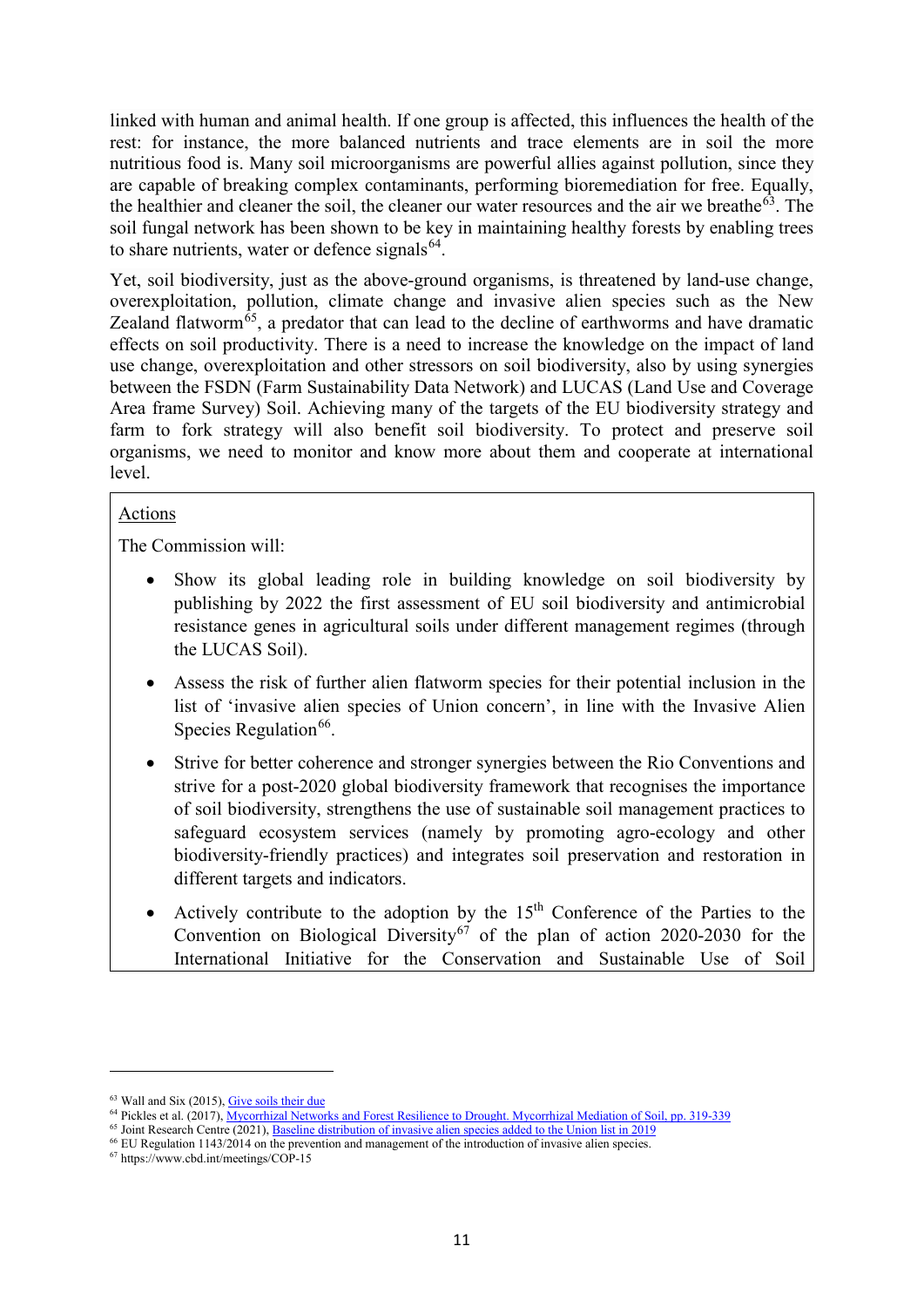Biodiversity and the updated plan of action and to its subsequent implementation.

Step up efforts in mapping, assessing, protecting and restoring soil biodiversity and support the establishment of the Global Soil Biodiversity Observatory as proposed by the Food and Agricultural Organisation's (FAO) Global Soil Partnership<sup>[68](#page-12-0)</sup>.

# **3.4. Soil for healthy water resources**



Soils, sediments and water are intimately connected. Soils filter, absorb and buffer water, but can also get eroded and polluted. When soil is sealed, water is transported differently across surfaces. Methods that allow floodwaters to infiltrate soils in order to reduce disasters and pollution to water bodies are important for water management. The restoration of the sponge-like function of

soils can boost the supply of clean, fresh water and reduce the risk of flooding and drought. Also, some highly fertile and carbon-rich soils are eroded and deposited downstream in river basins, dams and the sea, where often this sediment is dredged for nautical reasons. These sediments could be reused again, provided they are clean.

Hence, coordinating water and soil policies is essential to achieving healthy soils and aquatic ecosystems through better soil and water management, including across borders, and reducing the impact of floods on people and the economy. There is a comprehensive body of EU water law in place, and the new EU strategy on adaptation to climate change highlights the importance of healthy soils in minimising climate change related risks, such as floods and droughts. The Commission will consider addressing the adequate integration and coordination of soil and water management, including in the impact assessment for a Soil Health Law. It will also facilitate exchange of practices among the Member States on the nexus between soil, water and sediment and publish a guidance on the sustainable management of sediment. Member States should better integrate soil and land use management in their river basin and flood risk management plans where possible by deploying nature-based solutions such as protective natural features, landscape features, river restoration, floodplains, etc.

# **4. PREVENTING SOIL AND LAND DEGRADATION AND RESTORING HEALTHY SOILS**

# **4.1. Making sustainable soil management the new normal**



l

Soils are generally healthy in unmanaged and natural ecosystems, and can be maintained healthy also in managed ecosystems through the application of **sustainable soil management (SSM)**. This is a set of practices that is able to maintain the soil in, or restore it to, a healthy condition yielding multiple benefits, including for water and air. These practices increase soil biodiversity,

fertility and resilience which are needed for the vitality of rural areas.

There is no magic recipe for SSM that applies to all soil types and climatic conditions or to all types of land use. An increasing amount of knowledge, including empirical knowledge, can be applied in agriculture<sup>[69](#page-12-1) [70](#page-12-2) [71](#page-12-3)</sup> and forestry<sup>72</sup>. On the principles to be followed, there are international reference documents such as the FAO Voluntary Guidelines for Sustainable Soil

<sup>68</sup> FAO (2020), State of knowledge of soil biodiversity – Status, challenges and potentialities.

<span id="page-12-2"></span><span id="page-12-1"></span><span id="page-12-0"></span> $^{69}$  [European Innovation Partnership for Agriculture](https://ec.europa.eu/eip/agriculture/en/node)  $^{70}$  IUCN (2020)[, Common ground: restoring land health for sustainable agriculture](https://portals.iucn.org/library/sites/library/files/documents/2020-023-En.pdf)

<span id="page-12-3"></span><sup>&</sup>lt;sup>71</sup> Good Agricultural and Environmental Practices (GAEC) under CAP; [https://ec.europa.eu/info/food-farming-fisheries/key-](https://ec.europa.eu/info/food-farming-fisheries/key-policies/common-agricultural-policy/income-support/cross-compliance_en#gaec)

[policies/common-agricultural-policy/income-support/cross-compliance\\_en#gaec](https://ec.europa.eu/info/food-farming-fisheries/key-policies/common-agricultural-policy/income-support/cross-compliance_en#gaec)

<span id="page-12-4"></span><sup>&</sup>lt;sup>72</sup> [Pro](https://www.prosilva.org/close-to-nature-forestry/pro-silva-principles/) Silva Principles[, https://www.prosilva.org/close-to-nature-forestry/pro-silva-principles/](https://www.prosilva.org/close-to-nature-forestry/pro-silva-principles/)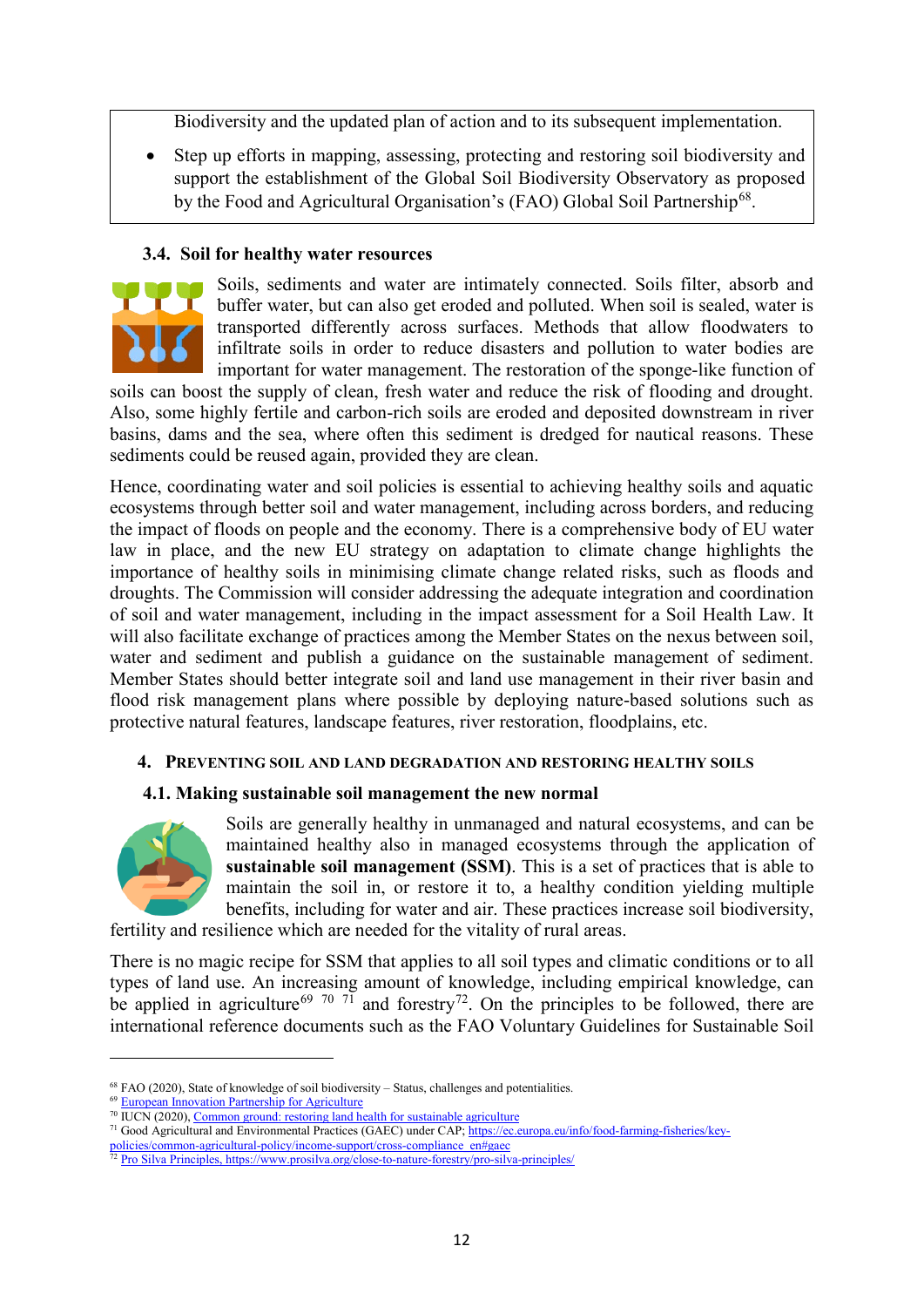Management<sup>[73](#page-13-0)</sup>. However, there is no agreed common definition at EU level of SSM that is concrete and complete to be enforceable.

These practices are also part of broader agro-ecological principles which are at the heart of the farm to fork and biodiversity strategies and their targets to bring back at least 10% of agricultural area under high-diversity landscape features, to reduce nutrient losses and risk and use of chemical pesticides, to increase the proportion of agricultural land under organic farming and to increase soil organic matter. There is evidence that soil carbon levels are likely to improve if organic farming is applied to agricultural production systems<sup>74</sup>. Equally, agroforestry provides many benefits for soil health and climate adaptation. Other sustainable practices include cover cropping, crop rotation, the incorporation of crop residues, contour farming in slopes, avoid heavy machinery, the safe and compost, preventing conversion to arable land, conversion to grassland, continuous soil cover, reduced tillage and chemical inputs.

Making sustainable soil management the new normal requires coordination and working together at local, regional, national, EU and global level to promote and implement such practices. Playing its role, the Commission will integrate the sustainable use of soils in the relevant EU policies.

The role of advisory services both in agriculture and forestry is absolutely essential in assisting land users. For agricultural soils, local action must be closely nurtured and fostered with sufficient support from the farm advisory services and the Agricultural Knowledge and Innovation Systems (AKIS) of the CAP strategic plans.

The new CAP<sup>[75](#page-13-2)</sup> has introduced an enhanced conditionality for environmental protection. Conditionality sets the baseline for more ambitious and sustainable agricultural commitments through environment- and climate-friendly farming practices under eco-schemes and rural development interventions.

Maintaining healthy soils is particularly important, including in forests, as there is a strong interdependence between trees and the soil on which they grow, with mutual benefits and losses. In line with the new Forest Strategy<sup>[76](#page-13-3)</sup>, forest management needs to avoid unsustainable practices that degrade the soil, for example through compaction, erosion or loss of soil organic carbon.

To make it happen on the ground, and inspired by the French national soil sampling scheme BDAT [77,](#page-13-4) a '**TEST YOUR SOIL FOR FREE' initiative** is proposed below. Knowing more about soil characteristics (pH, bulk density, soil organic matter, nutrient balance, etc.) will help land users to adopt the best management practices. For that reason, building on years of experience surveying soils in the LUCAS survey, the Commission will assist Member States in setting up, with their own funds, a system to test soil for free for those land users that so wish, and who will receive the results of the tests. This will complement existing obligations in Member States for soil sampling. In order to maximise consistency in approaches to sampling techniques, and to ensure appropriate advice, the involvement of AKIS advisors is crucial. An estimate of the costs involved in such an initiative are included in the staff working document accompanying this strategy.

<span id="page-13-0"></span><sup>73</sup> FAO (2017), Voluntary Guidelines for Sustainable Soil Management.

<span id="page-13-1"></span><sup>&</sup>lt;sup>74</sup> Gattinger A. et al (2012), Enhanced top soil carbon stocks under organic farming.

<sup>&</sup>lt;sup>75</sup> [https://ec.europa.eu/info/food-farming-fisheries/key-policies/common-agricultural-policy/cap-glance\\_en -](https://ec.europa.eu/info/food-farming-fisheries/key-policies/common-agricultural-policy/cap-glance_en#thenewcap) thenewcap

<span id="page-13-3"></span><span id="page-13-2"></span><sup>76</sup> New EU Forest Strategy for 2030, COM(2021)572 final.

<span id="page-13-4"></span><sup>77</sup> <https://www.gissol.fr/le-gis/programmes/base-de-donnees-danalyses-des-terres-bdat-62>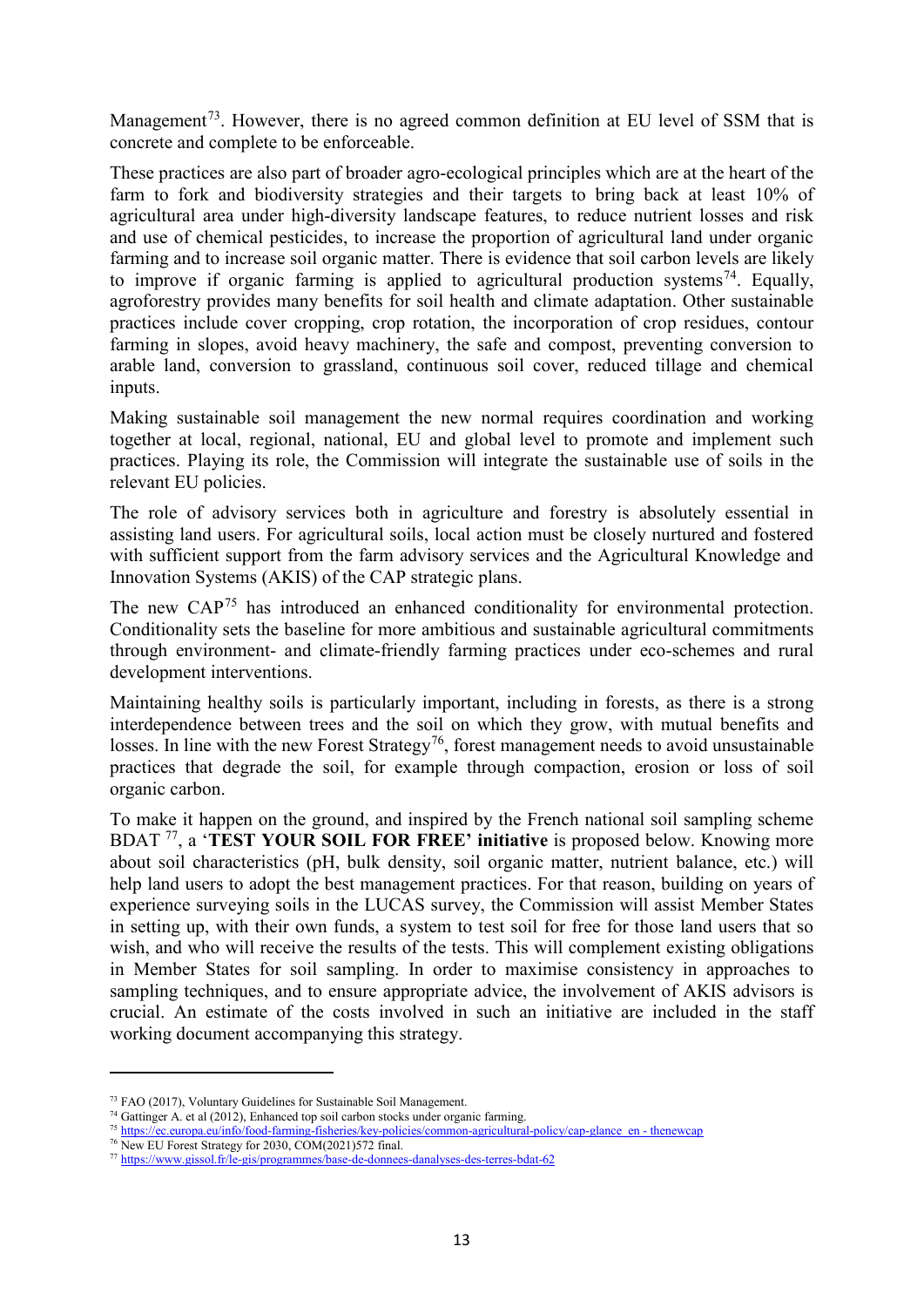Along the food value chain, many businesses are increasingly committing to agro-food and forestry production practices that respect and increase the health of soils<sup>[78](#page-14-0)</sup>. This helps raise consumer awareness and addresses expectations by citizens and stakeholders of concrete results on soil health.

# Actions

To promote sustainable soil management, the Commission will:

- As part of the Soil Health law, and in the context of an impact assessment, assess **requirements for the sustainable use of soil** so that its capacity to deliver ecosystem services is not hampered, including the option of setting legal requirements.
- Prepare, in consultation with Member States and stakeholders, a **set of 'sustainable soil management'** practices, including regenerative farming in line with agroecological principles, adapted to the wide variability of soil ecosystems and types, and identify unsustainable soil management practices.
- Provide assistance to Member States to put in place through national funds the '**TEST YOUR SOIL FOR FREE'.**
- Create with the Member States **a network of excellence of practitioners,** and an inclusive network of SSM ambassadors, including on regenerative and organic agriculture, connecting stakeholders beyond academia and agricultural actors. For this they will build on the work of **Living Labs and Lighthouses** of the Mission 'A Soil Deal for Europe' (see Section 5.3).
- In the context of the CAP and in close cooperation with the Member States, continue the dissemination of successful sustainable soil and nutrient management solutions, including through the national rural networks of the rural development programme, farm **advisory services and AKIS**, and the European Innovation Partnership for Agricultural Productivity and Sustainability (**EIP-AGRI**).
- Promote SSM through voluntary commitments between actors in the food system under the **EU Code of Conduct on Responsible Food Businesses and Marketing practices**.
- Value outstanding achievements and innovative initiatives on sustainable soil management by strengthening cooperation with the farming community such as though the **European Land Owners Soil Award[79](#page-14-1)**.
- Continue to support the **Global Soil Partnership** in promoting sustainable soil management worldwide.
- Propose by 2023 a **legislative framework for an EU sustainable food system,** as indicated in the Farm to Fork Strategy.

<span id="page-14-0"></span><sup>78</sup> See the EU Code of Conduct on Responsible Food Business and Marketing Practices, [https://ec.europa.eu/food/horizontal-topics/farm](https://ec.europa.eu/food/horizontal-topics/farm-fork-strategy/sustainable-food-processing/code-conduct_en)[fork-strategy/sustainable-food-processing/code-conduct\\_en](https://ec.europa.eu/food/horizontal-topics/farm-fork-strategy/sustainable-food-processing/code-conduct_en)

<span id="page-14-1"></span>[Soil and Land Award \(europeanlandowners.org\)](https://www.europeanlandowners.org/awards/soil-land-award)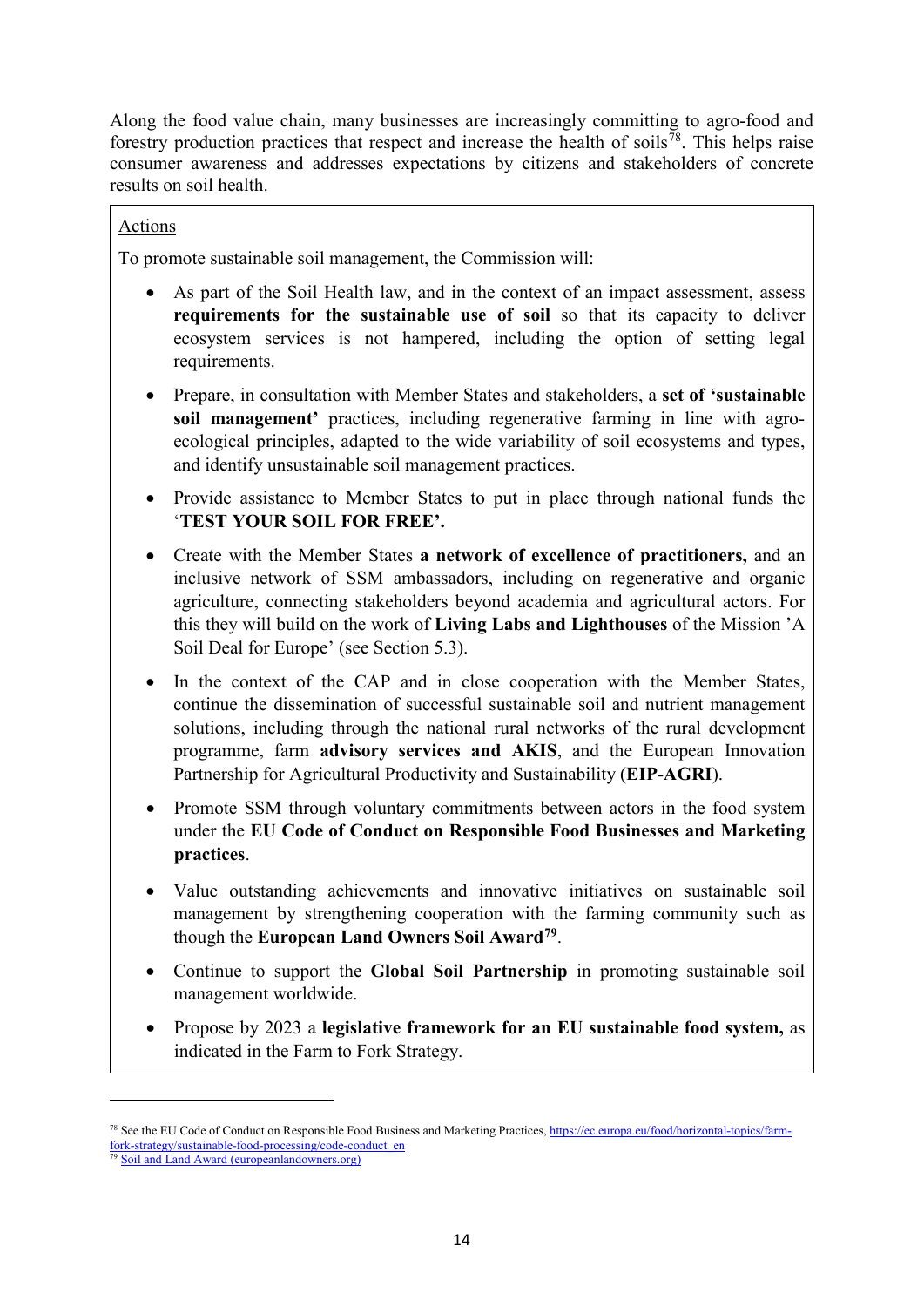Member States should:

- Duly include in their programmes under **EU cohesion policy** the conservation, restoration and sustainable use of soil, making full use of the EU guidance on integrating ecosystems and their services into decision-making  $80$ .
- Ensure the **CAP's strong contribution** to maintaining and enhancing soil health, in line with the CAP Strategic Plans analysis and needs assessment. This is to be achieved, among others, by adopting ambitious CAP strategic plans containing sufficient interventions under the green architecture<sup>81</sup>, following the Commission's CAP recommendations. The Commission will continue providing necessary guidance and assess the contribution and consistency of these plans towards the Green Deal targets.
- Set up at the appropriate level the **'TEST YOUR SOIL FOR FREE'** initiative.

# **4.2. Preventing desertification**



 $\overline{a}$ 

The United Nations Convention to Combat Desertification (UNCCD) has recognised the link between desertification, land degradation and drought, and the need to take urgent action by reversing land degradation. It set the target of land-degradation-neutrality (LDN), later taken up as one of the UN Sustainable Development Goals in  $2015^{82}$  $2015^{82}$  $2015^{82}$ . All Parties of the Convention have been

encouraged to publicly report on land degradation every 4 years, and several EU Member States have submitted the  $2018$  report<sup>[83](#page-15-3)</sup>.

Europe will be affected by a rise in drought conditions (as well as heavy precipitation events), thus enhancing the risk of future desertification processes and already affecting agricultural production in Europe<sup>[84](#page-15-4)</sup>.

Already in 2008, extensive processes resulting in desertification were observed both in Mediterranean and Central and Eastern European countries, and a study from 2017 confirmed this trend. Whilst thirteen Member States have declared themselves as 'affected party' under the UNCCD $^{85}$ , the EU has not yet done so. While the risk of desertification in the EU relates to specific regions, the environmental, social and economic impact concerns the whole EU. Not only does the loss of soil fertility put food security at risk, desertification also reduces both above-ground and below-ground biodiversity, further contributes to climate change through loss of soil carbon and feedback effects on the atmosphere, brings poverty and health problems and leads to migration within and from outside the EU.

The European Court of Auditors<sup>[86](#page-15-6)</sup> concluded that the steps taken by the Commission and Member States to combat desertification lack coherence and that there is no shared vision in the EU on how land degradation neutrality will be achieved by 2030.

<span id="page-15-0"></span><sup>80</sup> SWD(2019)305 on EU guidance on integrating ecosystems and their services into decision making.

<span id="page-15-1"></span><sup>81</sup> Eco-schemes and rural development as well as ambitious 'good agricultural and environmental conditions'.

<span id="page-15-2"></span><sup>82</sup> See, for example, <https://indicators.report/targets/15-3/>

<span id="page-15-3"></span><sup>83</sup> See UNCCD reporting platform[: https://prais.unccd.int/unccd/reports](https://prais.unccd.int/unccd/reports)

<sup>&</sup>lt;sup>84</sup> EEA (2019), Climate change adaptation in the agriculture sector in Europe

<span id="page-15-5"></span><span id="page-15-4"></span><sup>85</sup> Bulgaria, Croatia, Cyprus, Greece, Hungary, Italy, Latvia, Malta, Portugal, Romania, Slovakia, Slovenia and Spain. Source: European Court of Auditors (2018) Background Paper. Desertification in the EU

<span id="page-15-6"></span><sup>&</sup>lt;sup>86</sup> ECA Special Report 33/2018: [Combating desertification in the EU: a growing threat in need of more action](https://op.europa.eu/webpub/eca/special-reports/desertification-33-2018/en/)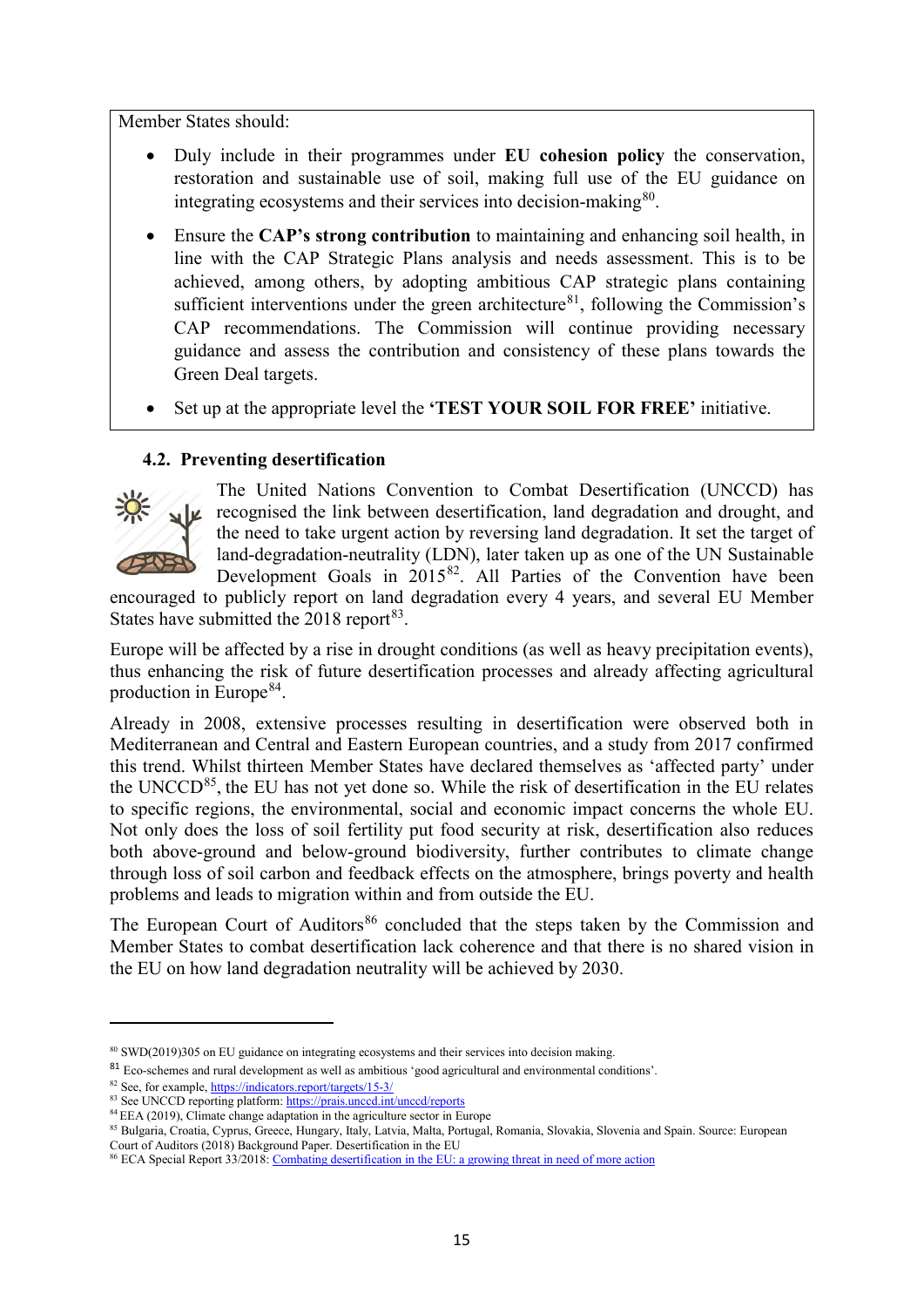Despite some progress, much more must be done to transition the agricultural sector to adapt to the weather extremes, especially at farm level. A wide number of soil protection measures are available that help retain water and reduce water needs, avoid salinisation and increase resilience to droughts<sup>87</sup>. Therefore, applying specific sustainable soil management practices that retain moisture, planting bushes and trees that generate shade, and cultivating plants and crop species and variants adapted to dry climatic conditions can reverse the trend towards desertification and restore soils already affected by it. Member States have already been encouraged to develop drought management plans and monitor drought events and their severity with specific indicators<sup>[88](#page-16-1)</sup>.

# Actions

The Commission will:

- Establish a methodology and relevant indicators, starting with the UNCCD's three indicators, to assess the extent of desertification and land degradation in the EU.
- Propose to Member States to declare the EU affected by desertification under UNCCD and continue to encourage Member States to participate in the United Nation's Land Degradation Neutrality (LDN) Target Setting Programme.
- Supported by the European Environment Agency (EEA) and the Joint Research Centre (JRC), publish information every five years about the state of land degradation and desertification in the EU.
- Continue support to key initiatives such as the Great Green Wall initiative<sup>[89](#page-16-2)</sup>, Regreening Africa<sup>90</sup>, and aid on land/soil issues in development cooperation.

Member States should:

Adopt, in line with the actions envisaged in the EU climate adaptation strategy<sup>[91](#page-16-4)</sup>. appropriate long-term measures to prevent and mitigate degradation, notably by reducing water use and adapting crops to the local water availability, coupled with wider use of drought management plans and application of sustainable soil management.

# **4.3. Preventing soil pollution**

Preventing diffuse and point-source soil pollution remains the most effective and cheapest way to ensure clean and healthy soils in the long term. As a priority, contamination should be prevented at the source<sup>[92](#page-16-5)</sup>. This can be done, for example, by having clean industry, sustainable product design, improved recycling, waste management and nutrient recovery, more efficient fertiliser application or reduced pesticide use and risk $93$ , as well as implementing the Strategic Approach to Pharmaceuticals in the Environment and reducing the

<span id="page-16-0"></span><sup>&</sup>lt;sup>87</sup> EEA (2019)[, Climate change adaptation in the agriculture sector in Europe,](https://www.eea.europa.eu/publications/cc-adaptation-agriculture) <sup>88</sup> See recommendations from the assessment of the 2nd River Basin Management Plans.

<span id="page-16-2"></span><span id="page-16-1"></span><sup>89</sup> <https://www.greatgreenwall.org/>

<span id="page-16-3"></span><sup>90</sup> <https://regreeningafrica.org/>

<sup>&</sup>lt;sup>91</sup> Forging a climate-resilient Europe - the new EU Strategy on Adaptation to Climate Change, COM(2021)82.

<span id="page-16-6"></span><span id="page-16-5"></span><span id="page-16-4"></span><sup>92</sup> Pathway to a Healthy Planet for All, EU Action Plan: 'Towards Zero Pollution for Air, Water and Soil', COM(2021)400.

<sup>&</sup>lt;sup>93</sup> European Environment Agency (2021), *Land and soil pollution* — [widespread, harmful and growing](https://www.eea.europa.eu/signals/signals-2020/articles/land-and-soil-pollution)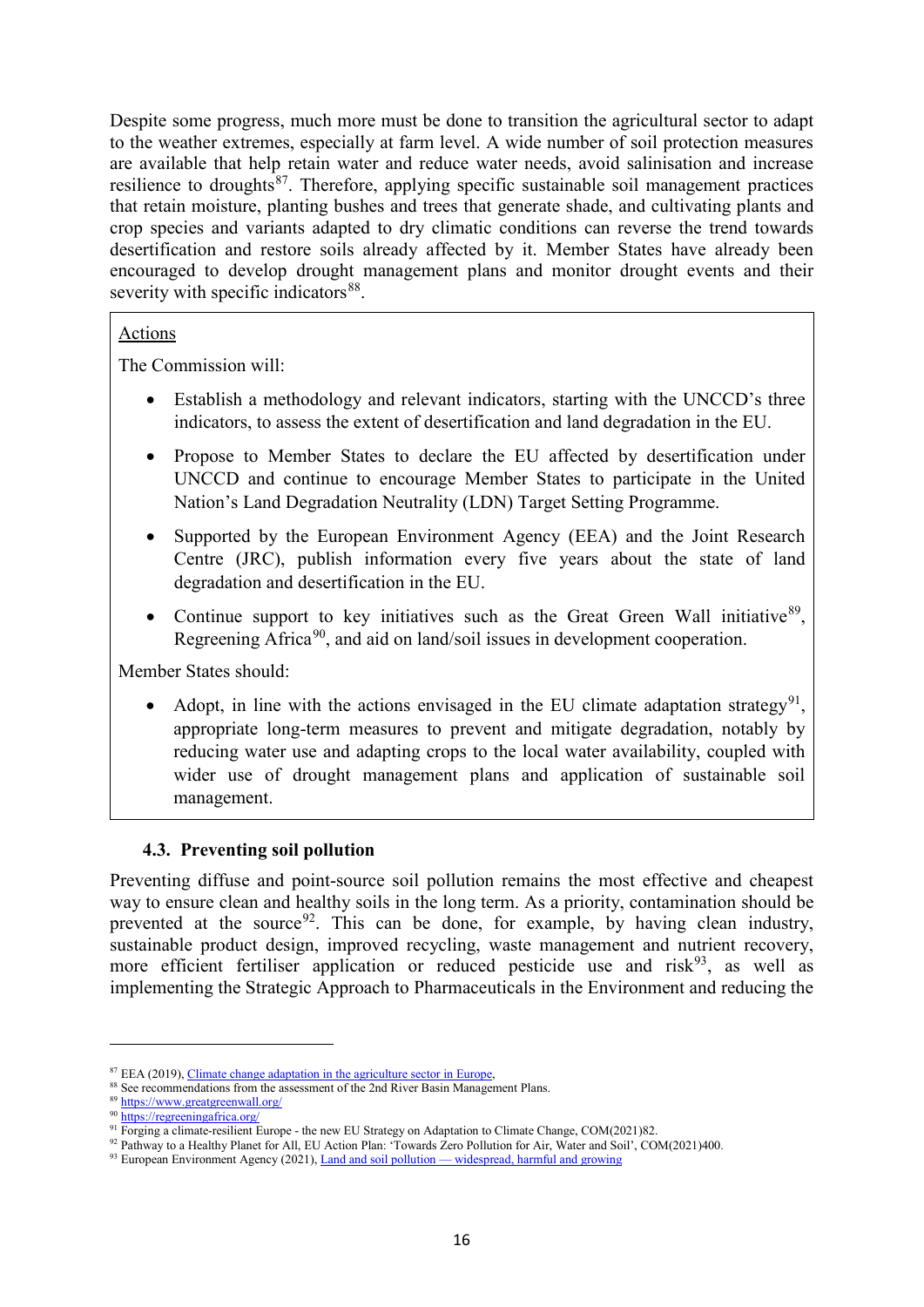use of antimicrobials. This should be complemented by reduced emissions and a safer production and use of chemicals.

The EU has legislation to prevent the release of emissions of hazardous substances into the environment, including soil. To prevent soil contamination, it is important that the risks of chemicals for soil quality and biodiversity are properly considered in risk assessments. Yet, the necessary data on the hazard and environmental fate of and exposure to such chemicals and the resulting risk they pose for soil quality and organisms are often lacking.

# Actions

Building on the Farm to Fork, Biodiversity and Chemicals Strategies and the Zero Pollution Action Plan, the Commission will:

- Revise the Directive on the Sustainable Use of Pesticides<sup>[94](#page-17-0)</sup> and evaluate the Sewage Sludge Directive by 2022.
- Improve and harmonise the consideration of soil quality and soil biodiversity in EU risk assessments for chemicals, food and feed additives, pesticides, fertilisers, etc. It will do this under the 'one substance one assessment' initiative and in collaboration with the European Chemicals Agency (ECHA), the European Food Safety Authority (EFSA), the EEA, JRC and the Member States.
- Restrict intentionally used micro-plastics under the Registration, Evaluation, Authorisation and Restriction of Chemicals (REACH) Regulation and develop measures on the unintentional release of microplastics by 2022. Following the initiation of the restriction process by some Member States, the Commission will prepare a restriction under REACH on all non-essential uses of the per- and polyfluoroalkyl substances (PFAS), preventing their emission to the environment including soil, and also develop a policy framework on bio-based, biodegradable and compostable plastics by 2022.
- By July 2024, adopt biodegradability criteria for certain polymers, such as coating agents and agricultural mulch films under the EU Fertilising Products Regulation. The contaminant limits for EU fertilising products will be reviewed by July 2026 as part of the general review of that regulation.

# **4.4. Restoring degraded soils and remediating contaminated sites**



A degraded soil has lost partially or completely its capacity to provide its multiple functions and services. In some cases, resorting to sustainable soil management allows soil to re-establish a healthy condition, leading to full recovery after some

years (e.g. in case of loss of carbon and biodiversity or compaction and erosion of the top fertile layer). In other cases, active restoration measures are needed for sometimes only partial recovery (e.g. for sealed, desertified, salinised or acidified soils). In the EU Biodiversity Strategy for 2030, the Commission announced a proposal for legally binding EU nature restoration targets in 2021 to restore degraded ecosystems, in particular those with the most potential to capture and store carbon and to prevent and reduce the impact of natural disasters. Sometimes, alas, degradation is irreversible.

<span id="page-17-0"></span><sup>94</sup> Directive 2009/128/EC.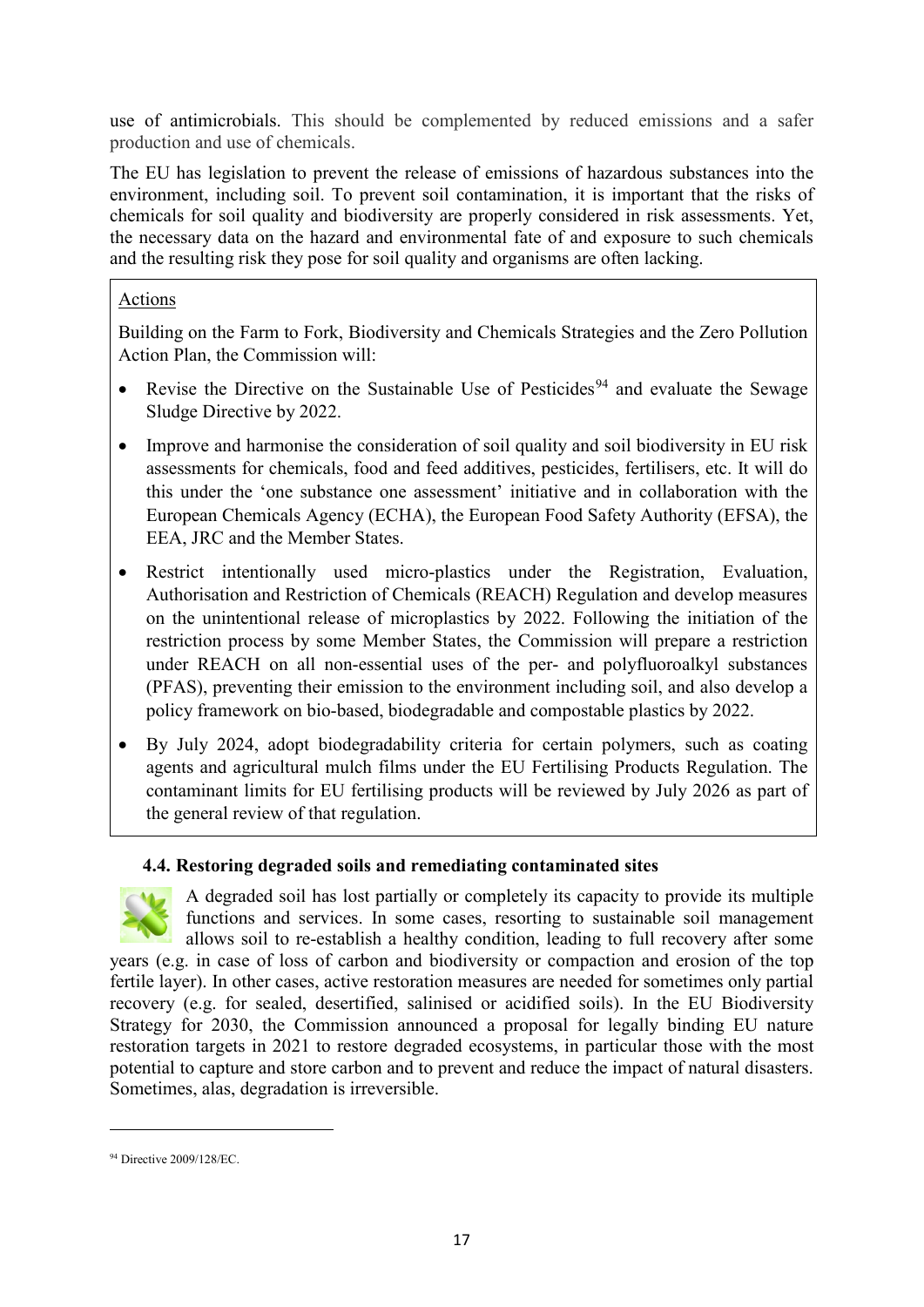Contaminated sites require remediation with often complex and costly techniques, although in certain cases low-cost, bioremediation techniques have been shown to be effective. Nonetheless, in some cases soils have been degraded to such an extent that they cannot be fully restored to a healthy condition at a reasonable cost. In such cases, appropriate measures are needed to confine or manage the risk of the contaminated site in order to prevent any further harm to the environment and human health.

By 2050, soil pollution should be reduced to levels which are no longer expected to pose risks and which respect the boundaries our planet can cope with, thus creating a toxic-free environment<sup>[95](#page-18-0)</sup>. Recently, in the case of mercury-contaminated soil<sup>96</sup>, one Member State with a well-maintained register (Belgium) identified more than 1 600 contaminated sites while several other Member States reported none. Some Member States have very comprehensive legislation in place at national or regional level, while others do not. This latter group has no specific soil contamination and remediation laws, applies more of an ad hoc approach and does not have a register for (potentially) contaminated sites. Reporting on progress in managing soil contamination is currently voluntary, irregular and based on a changing methodology, different national definitions, screening values and risk assessment methodologies. In light of this lack of level playing field, the Commission will therefore explore the need for legal provisions to make such reporting mandatory and uniform across the EU in the context of the Soil Health Law.

When efforts to prevent and control the source of pollution have failed and contaminants reach the soil and pose risks for the environment and human health, the soil must be remediated and the polluter should pay for it. The Environmental Liability Directive<sup>[97](#page-18-2)</sup> obliges certain operators to remediate contaminated land that poses risks for human health if pollution occurred as the consequence of activities carried out after 30 April 2007 or, if carried out before, not yet finished at that date<sup>[98](#page-18-3)</sup>. The Industrial Emissions Directive<sup>[99](#page-18-4)</sup> requests operators of certain installations to establish the state of soil and groundwater contamination at the start of operations, apply for a permit that includes conditions to prevent soil pollution through application of the best available techniques and to take necessary action upon definitive cessation to return the site to its initial status. The Commission is also working on a revision of the Environmental Crime Directive, which will propose an ambitious instrument to tackle environmental crime and introduce effective tools for law enforcement authorities across the Union to enforce its environmental policy (including soil pollution offences), with the support of Eurojust in cross-border cases.

However, for historical or orphan<sup>[100](#page-18-5)</sup> contaminated sites, a common approach is lacking in the EU, which is a very important legal gap. It is crucial that all Member States identify and maintain a register for contaminated sites, assess the risks and finally remediate these sites in case of unacceptable risks. This is required to honour the several commitments made at global level on the management of contaminated sites $101$ .

<span id="page-18-0"></span><sup>95</sup> Pathway to a Healthy Planet for All, EU Action Plan: 'Towards Zero Pollution for Air, Water and Soil', COM(2021)400. <sup>96</sup> [https://ec.europa.eu/environment/chemicals/mercury/regulation\\_en.htm](https://ec.europa.eu/environment/chemicals/mercury/regulation_en.htm)

<span id="page-18-2"></span><span id="page-18-1"></span><sup>97</sup> Directive 2004/35/CE on environmental liability with regards to the prevention and remedying of environmental damage

<span id="page-18-3"></span><sup>98</sup> Judgment in Joined Cases C-379/08 and C-380/08, *ERG aos*.

<span id="page-18-4"></span><sup>99</sup> Directive 2010/75/EU on industrial emissions

<span id="page-18-5"></span><sup>&</sup>lt;sup>100</sup> Historical contamination was caused before the entry into force of national or EU legislation. On orphan sites, the polluter cannot be identified, no longer exists or cannot bear the remediation cost, e.g. due to bankruptcy.

<span id="page-18-6"></span><sup>&</sup>lt;sup>101</sup> UNEA-3 resolutions  $3/4$  on environment and health and  $3/6$  on managing soil pollution, the 2030 Agenda for Sustainable Development (SDG 3.9 and 15.3), the Minamata Convention (Article 12), the Stockholm Convention (Article 6), the Ostrava declaration of the  $6<sup>th</sup>$ Ministerial Conference on Environment and Health.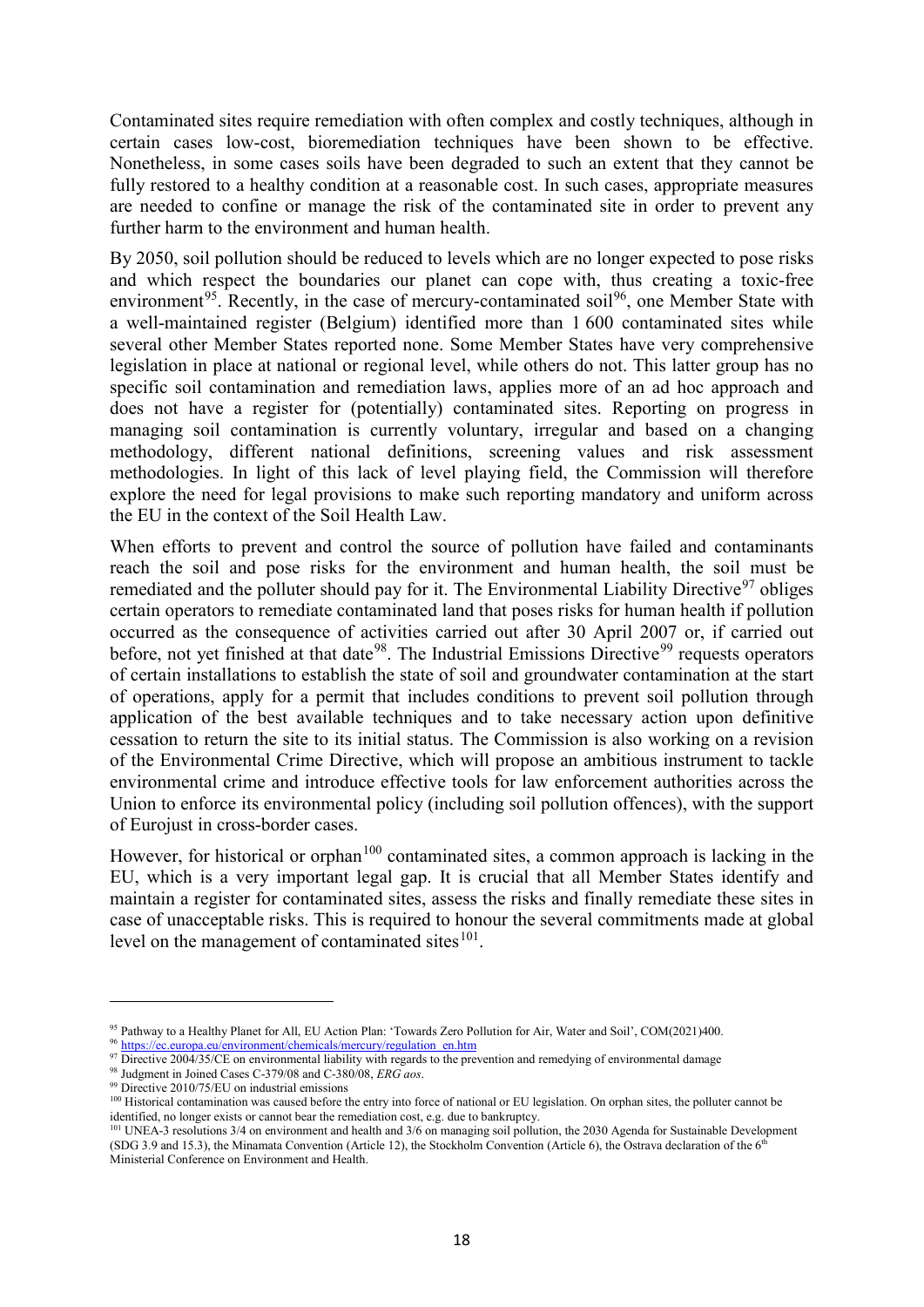All Member States face the same challenges and independently have to develop national methodologies for assessing the risks of soil contamination. In 2018, there were more than 21 000 registered chemicals on the EU market<sup> $102$ </sup>. The PFAS group alone consists of more than  $4\,700$  chemicals highly persistent in the soil and in humans<sup>[103](#page-19-1)</sup>. Only a very small fraction of all chemicals is screened in the standard soil analysis, and even fewer substances are regulated under national legislation with contaminant thresholds. This means that most chemicals remain undetected in the soil. The fate, behaviour and (eco)toxicological effects of contaminants of emerging concern are not yet well understood, especially for lower orders of soil biota. There is a need to assess the risks of these substances already present in soils, sediments and water bodies, and take appropriate remedial action if required. This is a shared challenge that requires increased knowledge and data exchange and collaboration between Member States.

## Actions

As part of the impact assessment for a Soil Health Law, the Commission will:

- consider options for proposing legally binding provisions to:

i) identify contaminated sites, ii) set up an inventory and register of those sites and iii) remediate the sites that pose a significant risk to human health and the environment by 2050.

- assess the feasibility of the introduction of a **soil health certificate for land transaction** to provide land buyers with information on the key characteristics and health of the soils in the site they intend to purchase.

In addition to these legal provisions, the Commission will:

- In cooperation with Member States and stakeholders, facilitate a dialogue and knowledge exchange on the risk assessment methodologies for soil contamination and identify best practices.
- By 2024, develop an **EU priority list for contaminants of major and/or emerging concern** that pose significant risks for European soil quality, and for which vigilance and priority action at European and national level is needed.
- By 2022, revise the Industrial Emissions Directive<sup>[104](#page-19-2)</sup> and by 2023 evaluate the Environmental Liability Directive<sup>[105](#page-19-3)</sup>, including with regard to the definition of land damage and the role of financial security.

Member States should:

 $\overline{a}$ 

• Establish a system of soil health certificates for land transactions, with support by the EU research programme and mission 'A Soil Deal for Europe', if this is not included in the Soil Health Law.

<sup>102</sup> https://echa.europa.eu/-/21-551-chemicals-on-eu-market-now-registered

<span id="page-19-1"></span><span id="page-19-0"></span><sup>&</sup>lt;sup>103</sup> SWD(2020)249 on Poly- and perfluoroalkyl substances (PFAS) accompanying the Chemicals Strategy

<span id="page-19-2"></span><sup>104</sup> Industrial Emissions Directive 2010/75/EU

<span id="page-19-3"></span><sup>&</sup>lt;sup>105</sup> Environmental Liability Directive 2004/35/CE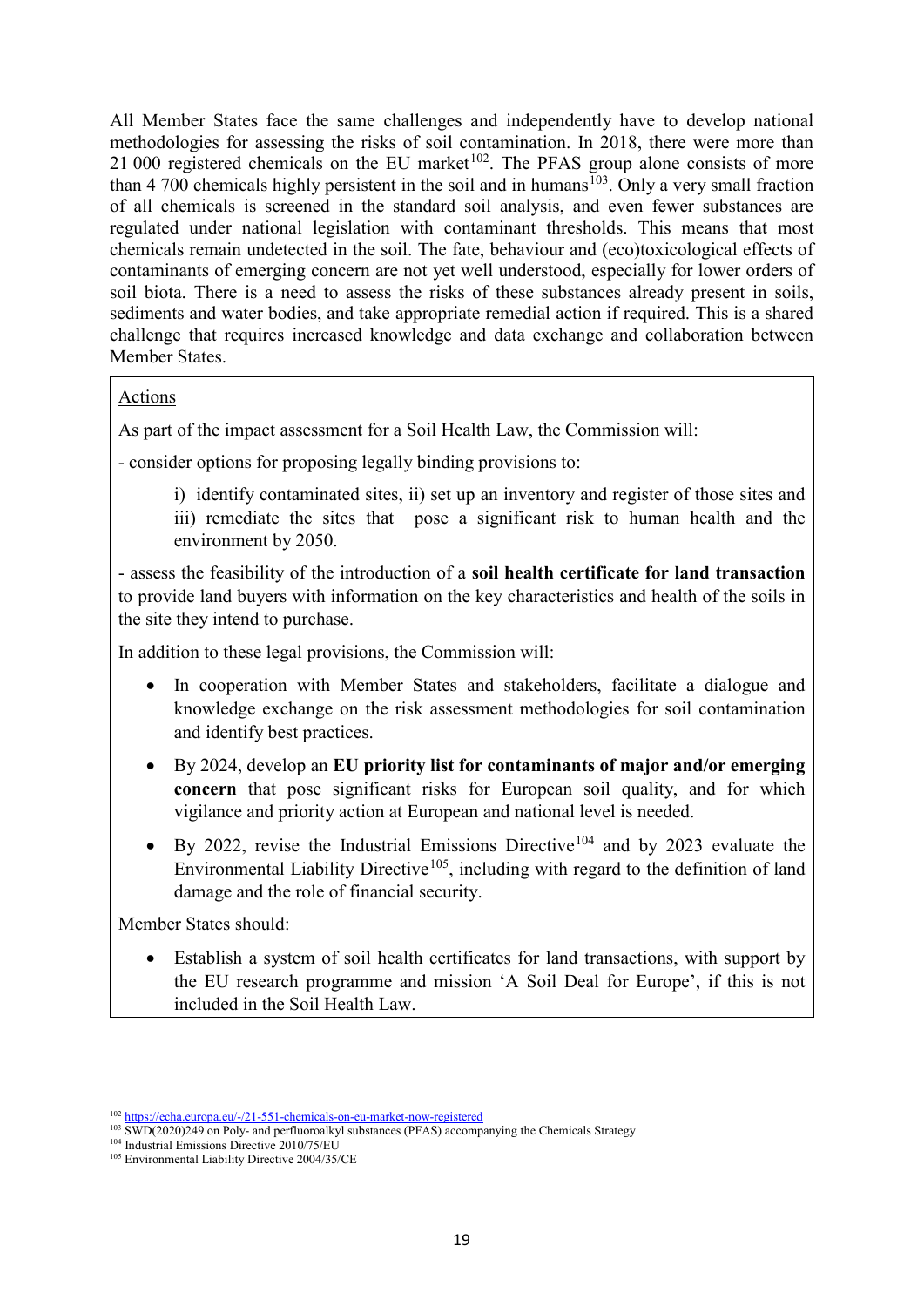### **5. WE NEED TO KNOW MORE ABOUT SOILS**

It is essential to make more and better knowledge and data about soils available and to use this knowledge and data. Access to soil research data will be made easier through the creation of a Green Deal dataspace<sup>[106](#page-20-0)</sup> and the implementation of the Horizon Europe Mission 'A Soil Deal for Europe'. Building on the INSPIRE Directive<sup>[107](#page-20-1)</sup>, open standards for data should improve the interoperability of national, EU and global soil monitoring frameworks.

### **5.1. Soil and the digital agenda**



Digital technologies present new and untapped opportunities for monitoring the pressures and condition of soils and land. Our knowledge on soil in the last decade has gained enormously from, Earth observation, in particular RADAR systems and hyperspectral sensors, remote sensing, new techniques such as DNA analysis for soil organisms. The target of the Farm to Fork Strategy<sup>[108](#page-20-2)</sup> on

availability of fast broadband internet, also in rural areas, will help data transfer and smart use as well as real-time monitoring with sensors. Examples of digital solutions for addressing soil pollution, including  $FaST^{109}$  $FaST^{109}$  $FaST^{109}$ , have been highlighted in the Zero Pollution Action Plan<sup>110</sup>. Copernicus, the European Union's Earth observation programme and its land monitoring service<sup>[111](#page-20-5)</sup> will continue to provide data on bio-geophysical variables, land cover and land use in the EU and beyond. These activities will radically contribute to innovative soil research and use. Through these activities, it will also be possible to increasingly use machine learning techniques and use more artificial intelligence solutions from sensing systems (such as those provided by precision agriculture) and field-based measuring systems (e.g. hand-held spectrometers, portable DNA extraction, on-site chemical analysis).

#### Actions

The Commission will:

- Enhance the use of digital tools and Copernicus and rely on the JRC to further develop the European Soil Observatory  $(EUSO)^{112}$  $(EUSO)^{112}$  $(EUSO)^{112}$  and the EEA to develop the Land Information System for Europe (LISE), supported by geospatial analytical products.
- Encourage and support Member States to set-up farm sustainability tools for nutrients (FaST), as part of the farm advisory services under the new CAP. Such tools will provide to farmers recommendations about the use of fertilisers, compliant with existing legislation and based on available data and knowledge.
- Improve the modelling capacity of soil-related processes under the Commission's Destination Earth<sup> $113$ </sup> in collaboration with the Horizon Europe Mission 'A Soil Deal for Europe'.

<span id="page-20-0"></span><sup>&</sup>lt;sup>106</sup> A European Strategy for Data, COM(2020)66.

<span id="page-20-1"></span><sup>&</sup>lt;sup>107</sup> INSPIRE Directive 2007/2/EC.

<sup>&</sup>lt;sup>108</sup> Farm to Fork Strategy, COM(2020)381.

<span id="page-20-3"></span><span id="page-20-2"></span><sup>&</sup>lt;sup>109</sup> Farm sustainability tool, se[e https://fastplatform.eu](https://fastplatform.eu/)

<span id="page-20-4"></span> $\frac{110}{111}$   $\frac{SWD(2021) 140}{Copernicus Land Monitoring Service (CLMS)}$  $\frac{SWD(2021) 140}{Copernicus Land Monitoring Service (CLMS)}$  $\frac{SWD(2021) 140}{Copernicus Land Monitoring Service (CLMS)}$ 

<span id="page-20-6"></span><span id="page-20-5"></span><sup>112</sup> https://ec.europa.eu/jrc/en/eu-soil-observatory

<span id="page-20-7"></span><sup>113</sup> Se[e https://digital-strategy.ec.europa.eu/en/policies/destination-earth](https://digital-strategy.ec.europa.eu/en/policies/destination-earth)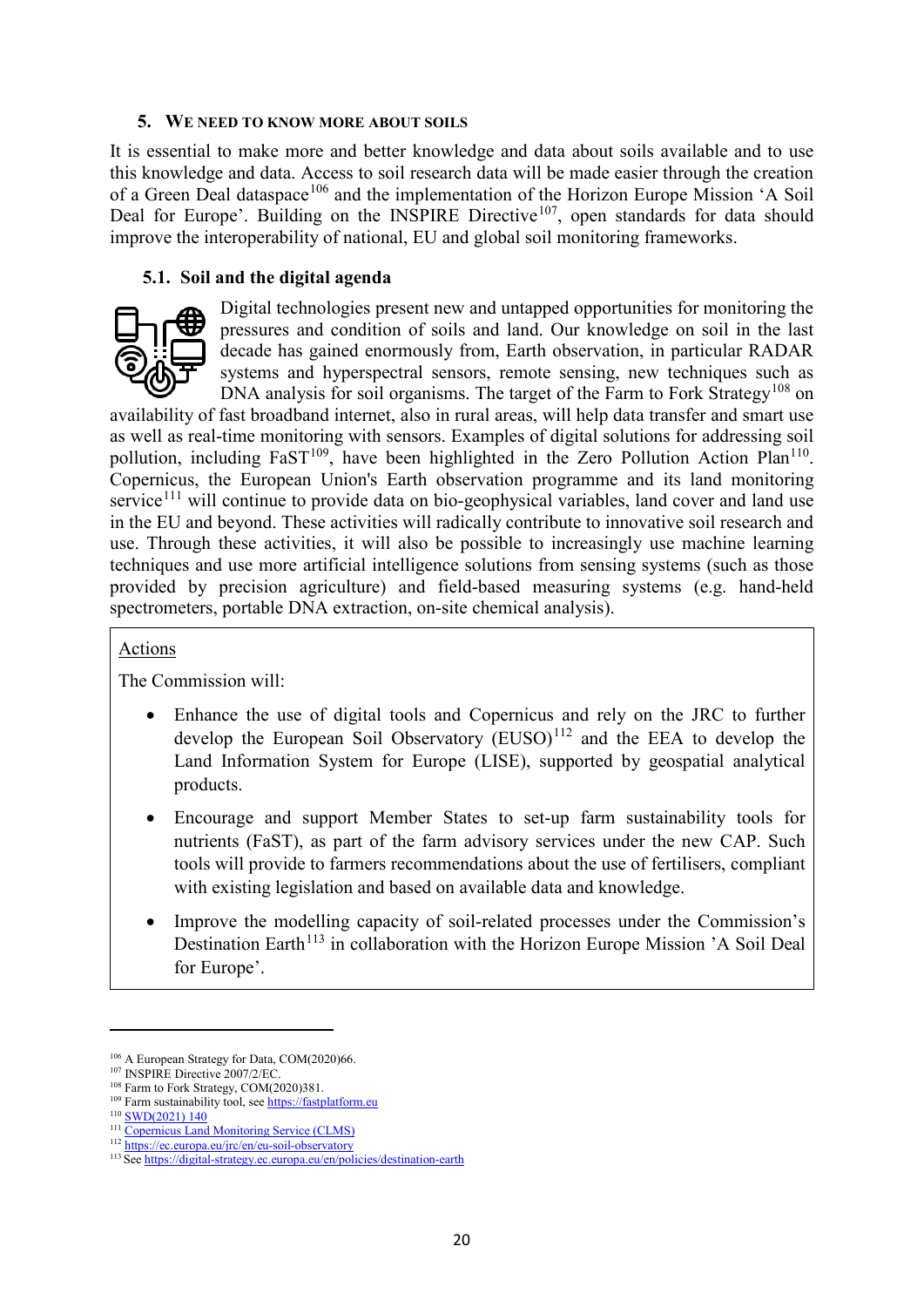#### **5.2. Soil data and monitoring**



Several soil monitoring systems are present at Member State level<sup>[114](#page-21-0)</sup>. However, overall, they are fragmented, incomplete and in general not harmonised across the EU. Data are often not yet publicly shared in accordance with the mechanism of the INSPIRE Directive<sup>115</sup>. There is currently no systematic comprehensive monitoring of policy-relevant issues in many countries due to a

lack of capacity or resources. The Commission's LUCAS soil initiative is the only monitoring system that provides harmonised and systematic on-the-field measurements for all Member States. But it needs to be better integrated with activities in Member States and other data flows. Also the EEA provides indicators such as on soil sealing and land take, yet our knowledge on soil will greatly profit from better data resolution, more frequent measurements and harmonisation of approaches between Member States. An integrated soil indicator system is needed to serve as an umbrella for further monitoring and reporting<sup>[116](#page-21-2)</sup>. The EUSO was launched recently to help set up an EU-wide soil monitoring system pursuant to the INSPIRE Directive and in connection with national reporting under the NEC Directive<sup>[117](#page-21-3)</sup> and LULUCF Regulation $118$ .

#### Actions

To fill the monitoring gap for soil, the Commission will:

- Following an impact assessment, and as part of the Soil Health Law, consider provisions on monitoring soil and soil biodiversity and reporting on the condition of soil, building on existing national and EU schemes, including LUCAS soil module; consider, as part of the impact assessment, providing a legal basis for the LUCAS soil survey to legally anchor the objectives, conditions, funding, access to land, use of data and privacy issues.
- Provide through the LUCAS soil surveys EU-wide harmonised monitoring of the evolution in soil organic carbon content and carbon stocks, complementing Member States' reporting under the LULUCF Regulation.
- Work towards integrating a pollution module in the future LUCAS in 2022 soil survey<sup>[119](#page-21-5)</sup> to better understand and map the issue of diffuse soil contamination<sup>[120](#page-21-6)</sup> in the EU, and produce a clean soil outlook as part of the integrated zero pollution monitoring and outlook framework.
- In implementing the EUSO:
	- o Identify, with the contribution of the European joint programme on agricultural soil management<sup>[121](#page-21-7)</sup>, soil monitoring gaps, in dialogue with Member States and other key stakeholders

<span id="page-21-0"></span><sup>114</sup> <https://webgate.ec.europa.eu/fpfis/wikis/display/SOIL/National+monitoring+systems>

<span id="page-21-1"></span><sup>&</sup>lt;sup>115</sup> INSPIRE Directive 2007/2/EC.

<span id="page-21-2"></span><sup>&</sup>lt;sup>116</sup> See also EEA (2021), Soil monitoring in Europe - Indicators and thresholds for soil quality assessments <https://www.eea.europa.eu/publications/soil-monitoring-in-europe-indicators-and-thresholds/>

<sup>&</sup>lt;sup>117</sup> National Emissions Reduction Commitments Directive 2016/2284, Article 9.

<span id="page-21-4"></span><span id="page-21-3"></span><sup>118</sup> Land Use Land Use Change and Forestry Regulation 2018/841.

<span id="page-21-5"></span><sup>119</sup> LUCAS - ESDAC - [European Commission](https://esdac.jrc.ec.europa.eu/projects/lucas)

<span id="page-21-7"></span><span id="page-21-6"></span> $120$  This is being developed in coherence with other monitoring initiatives such as the EU groundwater watch list process.  $121$  EJP SOIL - [Towards climate-smart sustainable management of agricultural soils](https://ejpsoil.eu/)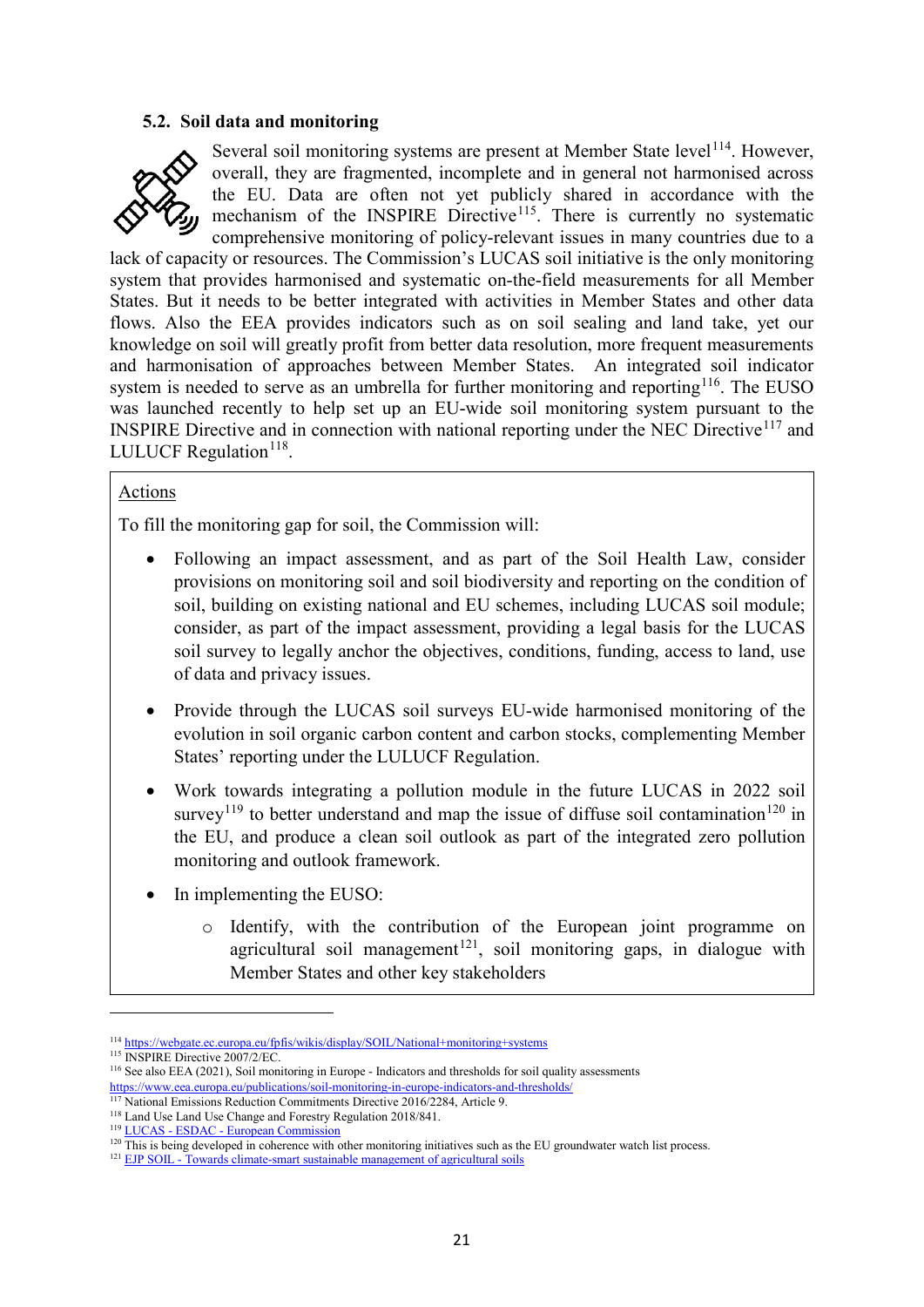- o Develop a soil dashboard with a set of reliable soil indicators integrating trends and foresight.
- o Develop an EU inventory of soil biota in order to monitor and better understand soil biodiversity.

# **5.3. Soil research and innovation**



The Horizon Europe framework programme for research and innovation will facilitate knowledge creation, collaboration and thereby accelerate the transition to healthy soils. In this context, there are relevant instruments available through Cluster 6, Food2030 priorities,  $122$  and the Horizon Europe Partnerships (Food System, Biodiversity, Agroecology, Agriculture of Data, etc.). In addition, the Horizon

Europe Mission 'A Soil Deal for Europe' provides a comprehensive framework for research and innovation and contributes to creating a harmonised EU framework for soil monitoring and reporting and effective research-policy and research-practice interfaces to achieve healthy soils. In addition to addressing gaps in our knowledge, the mission will test, demonstrate and deploy solutions for soil health for their widespread uptake through a network of 'living labs' (experiments and innovation in a laboratory on the ground) and 'lighthouses' (places showcasing good practices).

# Actions

Through Horizon Europe and in particular the Mission 'A Soil Deal for Europe', the Commission will:

- Implement ambitious roadmaps for research and innovation to expand the knowledge base for soil stewardship and widen the access to and use of results from research activities.
- Continue providing substantial funding to i) research solutions to increase soil biodiversity; ii) address soil degradation; iii) pilot innovative technologies for decontamination.
- Promote the development and use of digital and remote sensors, apps and handheld samplers to assess soil quality.

# **6. ENABLING THE TRANSITION TO HEALTHY SOILS**

# **6.1. Private finance and EU funding**



l

Entire value and supply chains and economic sectors depend on healthy soils. Yet, many of the actors in these value chains are unaware of the vulnerability of their assets to soil degradation. Investors and banks are becoming increasingly aware of the financial risks of soil degradation and the returns of prevention and restoration. Some banks offer farmers a lower interest rate

when their soil is healthy, because the land value is higher and the loans can be resold to sustainable pension funds and asset managers that want to have a positive impact on people

<span id="page-22-0"></span><sup>&</sup>lt;sup>122</sup> [https://ec.europa.eu/info/research-and-innovation/research-area/environment/bioeconomy/food-systems/food-2030\\_en](https://ec.europa.eu/info/research-and-innovation/research-area/environment/bioeconomy/food-systems/food-2030_en)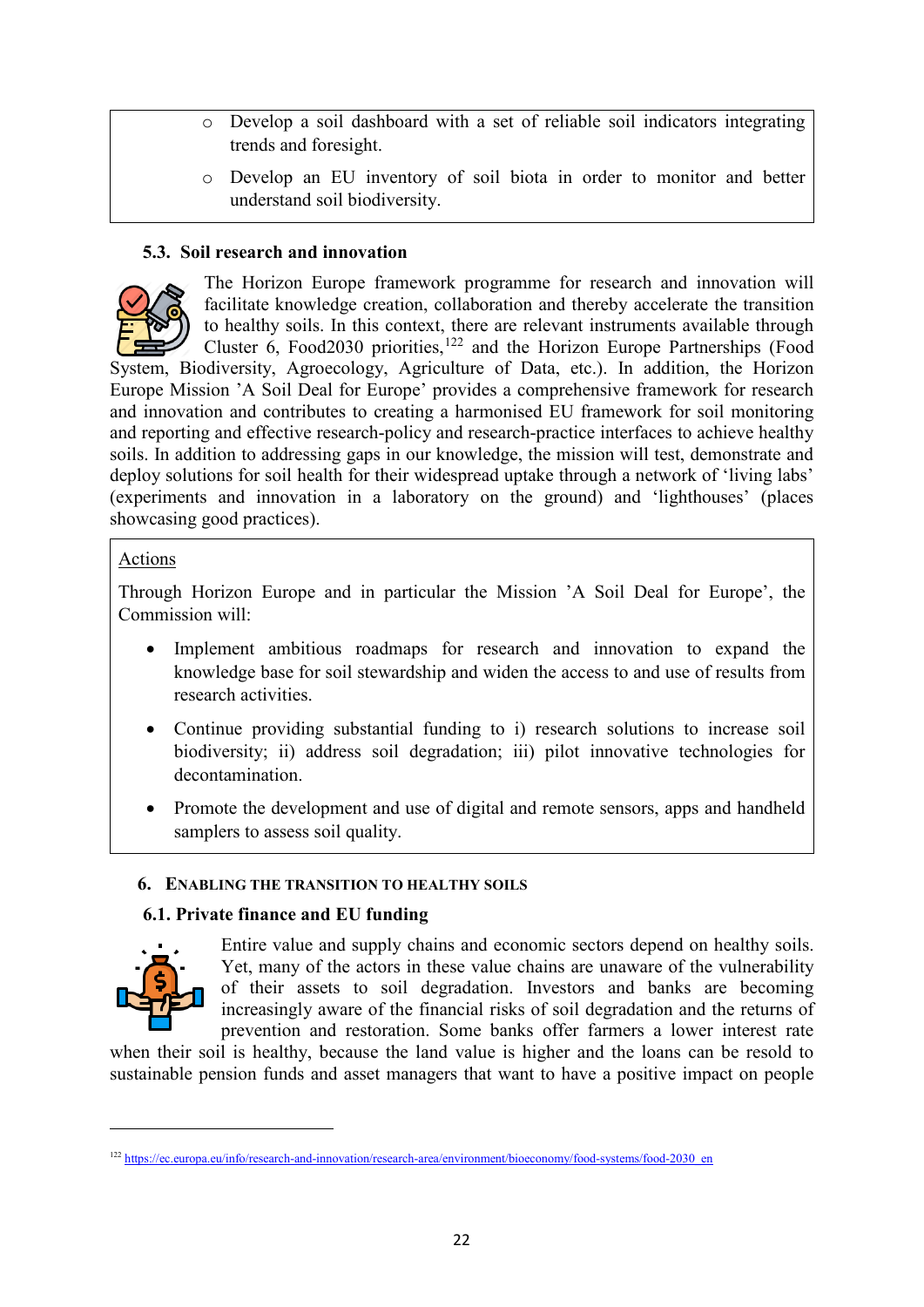and the planet<sup>[123](#page-23-0)</sup>. Farmers are more and more financially rewarded for the carbon that their soils capture and the application of sustainable soil management practices through carbon payment schemes<sup>124</sup>. Companies are increasingly offsetting carbon emissions by buying carbon credits from farmers<sup>125</sup>, investing in soil health by applying sustainable farming practices<sup>[126](#page-23-3)</sup> or focusing on the niche of sustainable land redevelopment and remediation<sup>127</sup>. As for funding, the current EU budget provides sources of funding to support the sustainable use and restoration of degraded soils, such as the CAP, the LIFE programme, Horizon Europe, Cohesion Policy. In the Recovery and Resilience Facility, there is as well a number of national Recovery and Resilience Plans that have included measures on soil protection. Particularly relevant in this context is the Commission's 'do no significant harm' technical guidance to help Member States prepare their Recovery and Resilience Plans<sup>[128](#page-23-5)</sup>.

The Commission will set up a dialogue with the public, private and financial sector to see how financing the prevention of soil degradation and the restoration of soil health can be improved.

### Actions

The Commission will:

- Publish a guide in 2022 with an overview of EU funding opportunities available for the protection, sustainable management and restoration of soils, once all priorities and focus areas for 2021-2027 have been clearly defined.
- Promote investments in projects that sustainably manage and do not significantly harm soils under the EU Taxonomy Regulation<sup>[129](#page-23-6)</sup> and its delegated acts.

# **6.2. Soil literacy and societal engagement**



Soil is probably the most undervalued element of nature. Increasingly urbanised populations often see it just as 'dirt' and as an unlimited natural resource, often unaware of its relevance in their daily lives and of its key role in the sustainable and circular bioeconomy. This reflects a lack of emphasis in education of the importance of soil and highlights the need to increase public awareness and

societal engagement. Soil literacy combines broad awareness with specialised understanding across a range of disciplines through communication and educational activities that bring soil closer to people's lives. To achieve this, all stakeholders must have access to both general education on soil and targeted training for specialist needs. Formal soil education should be complemented with active hands on learning and messaging on the sharing of best practices and shared knowledge. The recently adopted implementation plan of the Mission 'A Soil Deal for Europe' outlines the significant contribution of the mission to increase soil literacy through wide engagement with citizens and actors involved along the entire food production chain, including farmers, food companies and retailers.

<span id="page-23-0"></span><sup>123</sup> [Soil health for stronger farms? We can measure that \(rabobank.com\)](https://www.rabobank.com/en/raboworld/articles/soil-health-for-stronger-farms-we-can-measure-that.html)

<span id="page-23-1"></span><sup>&</sup>lt;sup>124</sup> E.g[. Soil Capital](https://www.soilcapital.com/)

<sup>&</sup>lt;sup>125</sup> [Microsoft uses blockchain modern technology to purchase soil carbon credit in Australia](https://blooo.io/microsoft-uses-blockchain-modern-technology-to-purchase-soil-carbon-credit-in-australia/)

<span id="page-23-2"></span><sup>&</sup>lt;sup>126</sup> [Living Soils initiative: Nestlé, McCain and Lidl address soil health in France](https://www.foodnavigator.com/Article/2020/12/16/Living-Soils-initiative-Nestle-McCain-and-Lidl-address-soil-health-in-France)

<span id="page-23-4"></span><span id="page-23-3"></span> $127$  [Revive](https://www.revive.be/en/)

 $\frac{128}{\text{European Commission C}(2021) 1054}$ 

<span id="page-23-6"></span><span id="page-23-5"></span> $129$  Regulation (EU) 2020/852 on the establishment of a framework to facilitate sustainable investment, and amending Regulation (EU) 2019/2088.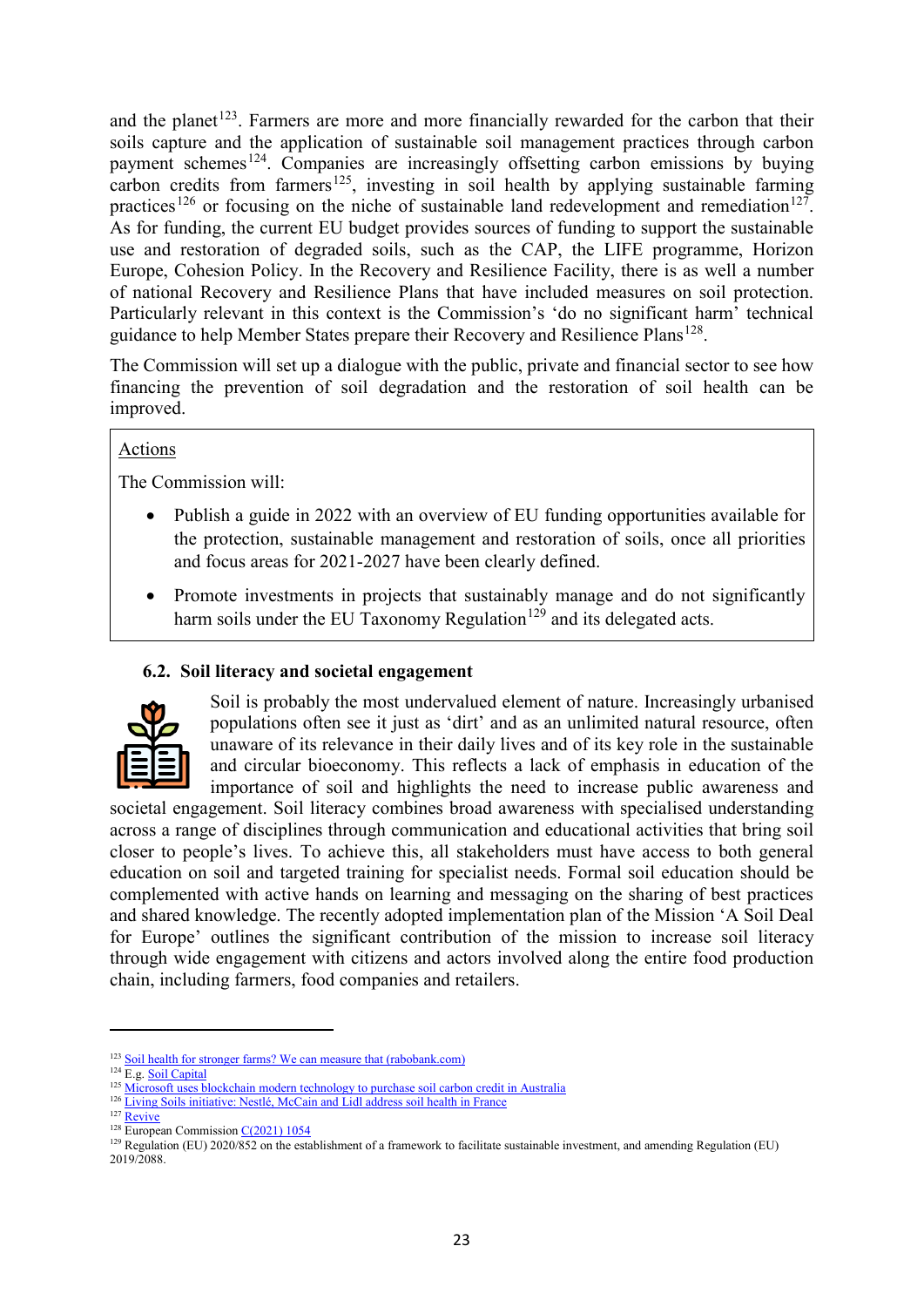# Actions

The Commission, together with Member States and stakeholders, will:

- Launch a soil literacy engagement and awareness initiative, building on the successful example of the "ocean literacy"<sup>[130](#page-24-0)</sup>.
- Facilitate and encourage the sharing of best practices in communication and engagement on soil, building an EUSO portal and setting up outreach networks aiming at healthy soils.
- Integrate the issue of soil degradation under the European common reference framework of sustainability competences<sup>131</sup>, to develop the concept of soil literacy with European citizens.
- Run a comprehensive portfolio of actions for communication, education, and citizen engagement to promote soil health at various levels and bring soils closer to citizen's values, building on the Mission 'A Soil Deal for Europe' and the EU Soil Observatory.

# **7. CONCLUSIONS**



Bestowing on soil the same level of protection as air and water and marine environment and granting the same attention to soil inhabitants as we do for above-ground biodiversity is a major challenge. To succeed, the vision and the commitments set out in this strategy pave the way for ambitious and necessary

changes. Successful implementation of this soil strategy requires inclusive and broad governance arrangements at national, EU and global level.

We need all stakeholders around the table to discuss and collaborate. Therefore, a new governance model based on a 'network of networks' and inspired by the Coalition4Oceans will be created: the EU Coalition4HealthySoils (C4HS). At its core, the EU Soil Expert Group will be enlarged to include a balanced representation of stakeholders. Policy action will continue to be based on data and knowledge from the EU Soil Observatory and the EIONET National Reference Centre on Soil<sup>[132](#page-24-2)</sup> and the Mission 'A Soil Deal for Europe'<sup>[133](#page-24-3)</sup>. C4HS will interact with other relevant EU expert groups, the Global Soil Partnership and its European Soil Partnership<sup>[134](#page-24-4)</sup>. The EU has always strongly supported the Global Soil Partnership of the FAO and its regional branches and will continue to do so to improve governance on sustainable soil management, including at global level.

Our soils need to be healed. It is a matter of our own survival. This Strategy sets therefore ambitious and necessary objectives, on which we need to urgently deliver. It is backed by scientific evidence and puts forward a set of actions which will help us to get there. By launching this Strategy, the Commission is going to engage in discussions with the European

- <span id="page-24-2"></span><span id="page-24-1"></span>
- 133 [https://ec.europa.eu/info/research-and-innovation/funding/funding-opportunities/funding-programmes-and-open-calls/horizon-](https://ec.europa.eu/info/research-and-innovation/funding/funding-opportunities/funding-programmes-and-open-calls/horizon-europe/missions-horizon-europe/soil-health-and-food_en)

<span id="page-24-0"></span><sup>&</sup>lt;sup>130</sup> <https://oceanliteracy.unesco.org/><br><sup>131</sup> https://ec.europa.eu/info/law/better-regulation/have-your-say/initiatives/12985-Environmental-sustainability-education-and-training en <sup>131</sup> [https://ec.europa.eu/info/law/better-regulation/have-your-say/initiatives/12985-Environmental-sustainability-education-and-training\\_en](https://ec.europa.eu/info/law/better-regulation/have-your-say/initiatives/12985-Environmental-sustainability-education-and-training_en) 132 <https://www.eionet.europa.eu/countries/national-reference-centres/nrc-on-soil>

<span id="page-24-3"></span>[europe/missions-horizon-europe/soil-health-and-food\\_en](https://ec.europa.eu/info/research-and-innovation/funding/funding-opportunities/funding-programmes-and-open-calls/horizon-europe/missions-horizon-europe/soil-health-and-food_en)

<span id="page-24-4"></span><sup>134</sup> <http://www.fao.org/global-soil-partnership/regional-partnerships/europe/en/>